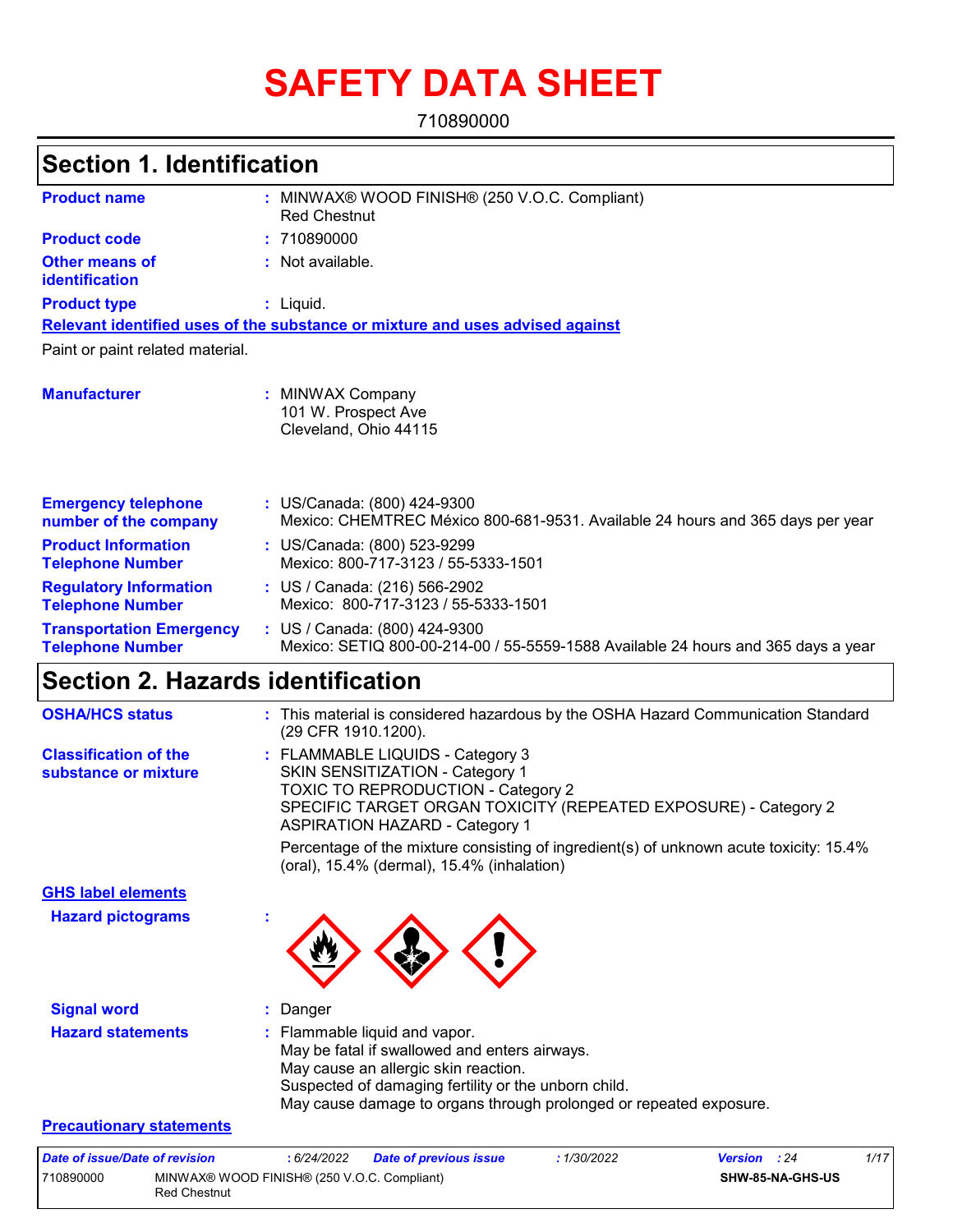# **Section 2. Hazards identification**

| <b>General</b>                             | : Read label before use. Keep out of reach of children. If medical advice is needed,<br>have product container or label at hand.                                                                                                                                                                                                                                                                                                                                                                                                                                          |
|--------------------------------------------|---------------------------------------------------------------------------------------------------------------------------------------------------------------------------------------------------------------------------------------------------------------------------------------------------------------------------------------------------------------------------------------------------------------------------------------------------------------------------------------------------------------------------------------------------------------------------|
| <b>Prevention</b>                          | Obtain special instructions before use. Do not handle until all safety precautions have<br>been read and understood. Wear protective gloves, protective clothing and eye or face<br>protection. Keep away from heat, hot surfaces, sparks, open flames and other ignition<br>sources. No smoking. Use explosion-proof electrical, ventilating or lighting equipment.<br>Use non-sparking tools. Take action to prevent static discharges. Keep container<br>tightly closed. Do not breathe vapor. Contaminated work clothing must not be allowed<br>out of the workplace. |
| <b>Response</b>                            | : IF exposed or concerned: Get medical advice or attention. IF SWALLOWED:<br>Immediately call a POISON CENTER or doctor. Do NOT induce vomiting. IF ON SKIN<br>(or hair): Take off immediately all contaminated clothing. Rinse skin with water. Wash<br>contaminated clothing before reuse. IF ON SKIN: Wash with plenty of water. If skin<br>irritation or rash occurs: Get medical advice or attention.                                                                                                                                                                |
| <b>Storage</b>                             | : Store locked up. Store in a well-ventilated place. Keep cool.                                                                                                                                                                                                                                                                                                                                                                                                                                                                                                           |
| <b>Disposal</b>                            | : Dispose of contents and container in accordance with all local, regional, national and<br>international regulations.                                                                                                                                                                                                                                                                                                                                                                                                                                                    |
| <b>Supplemental label</b><br>elements      | DELAYED EFFECTS FROM LONG TERM OVEREXPOSURE. Contains solvents which<br>can cause permanent brain and nervous system damage. Intentional misuse by<br>deliberately concentrating and inhaling the contents can be harmful or fatal. WARNING:<br>This product contains chemicals known to the State of California to cause cancer and<br>birth defects or other reproductive harm.                                                                                                                                                                                         |
|                                            | This product contains a Significant New Use Rule (SNUR) Chemical. Do not allow this<br>product to enter drains, sewers, wastewater treatment systems, groundwater, streams,<br>lakes or ponds. See Environmental Data Sheet (EDS) for additional details.                                                                                                                                                                                                                                                                                                                 |
|                                            | Please refer to the SDS for additional information. Keep out of reach of children. Do not<br>transfer contents to other containers for storage.                                                                                                                                                                                                                                                                                                                                                                                                                           |
| <b>Hazards not otherwise</b><br>classified | DANGER: Rags, steel wool, other waste soaked with this product, and sanding residue<br>t.<br>may spontaneously catch fire if improperly discarded. Immediately place rags, steel<br>wool, other waste soaked with this product, and sanding residue in a sealed, water-filled,<br>metal container. Dispose of in accordance with local fire regulations.                                                                                                                                                                                                                  |

# **Section 3. Composition/information on ingredients**

#### **Substance/mixture**

**Other means of identification**

- **:** Mixture
	- **:** Not available.

#### **CAS number/other identifiers**

| <b>Ingredient name</b>               | % by weight | <b>CAS number</b> |
|--------------------------------------|-------------|-------------------|
| Heavy Naphthenic Petroleum Oil       | 225 - ≤50   | 64742-52-5        |
| Light Aliphatic Hydrocarbon          | ≤10         | 64742-47-8        |
| <b>Aliphatic Solvent</b>             | ≤4.6        | 64742-47-8        |
| Mineral Spirits (Odorless)           | $\leq 2.4$  | 64742-47-8        |
| Iron Oxide                           | ≤3          | 1309-37-1         |
| Xylene, mixed isomers                | $<$ 1       | 1330-20-7         |
| Light Aromatic Hydrocarbons          | ≤0.3        | 64742-95-6        |
| Methyl Ethyl Ketoxime                | ≤0.3        | 96-29-7           |
| Hydrotreated Heavy Petroleum Naphtha | ≤0.3        | 64742-48-9        |
| trimethylbenzene                     | ≤0.3        | 25551-13-7        |
| Zirconium 2-Ethylhexanoate           | ≤0.3        | 22464-99-9        |

Any concentration shown as a range is to protect confidentiality or is due to batch variation.

**There are no additional ingredients present which, within the current knowledge of the supplier and in the concentrations applicable, are classified and hence require reporting in this section.**

| Date of issue/Date of revision |                                                             | : 6/24/2022 | <b>Date of previous issue</b> | 1/30/2022 | <b>Version</b> : 24 |                         | 2/17 |
|--------------------------------|-------------------------------------------------------------|-------------|-------------------------------|-----------|---------------------|-------------------------|------|
| 710890000                      | MINWAX® WOOD FINISH® (250 V.O.C. Compliant)<br>Red Chestnut |             |                               |           |                     | <b>SHW-85-NA-GHS-US</b> |      |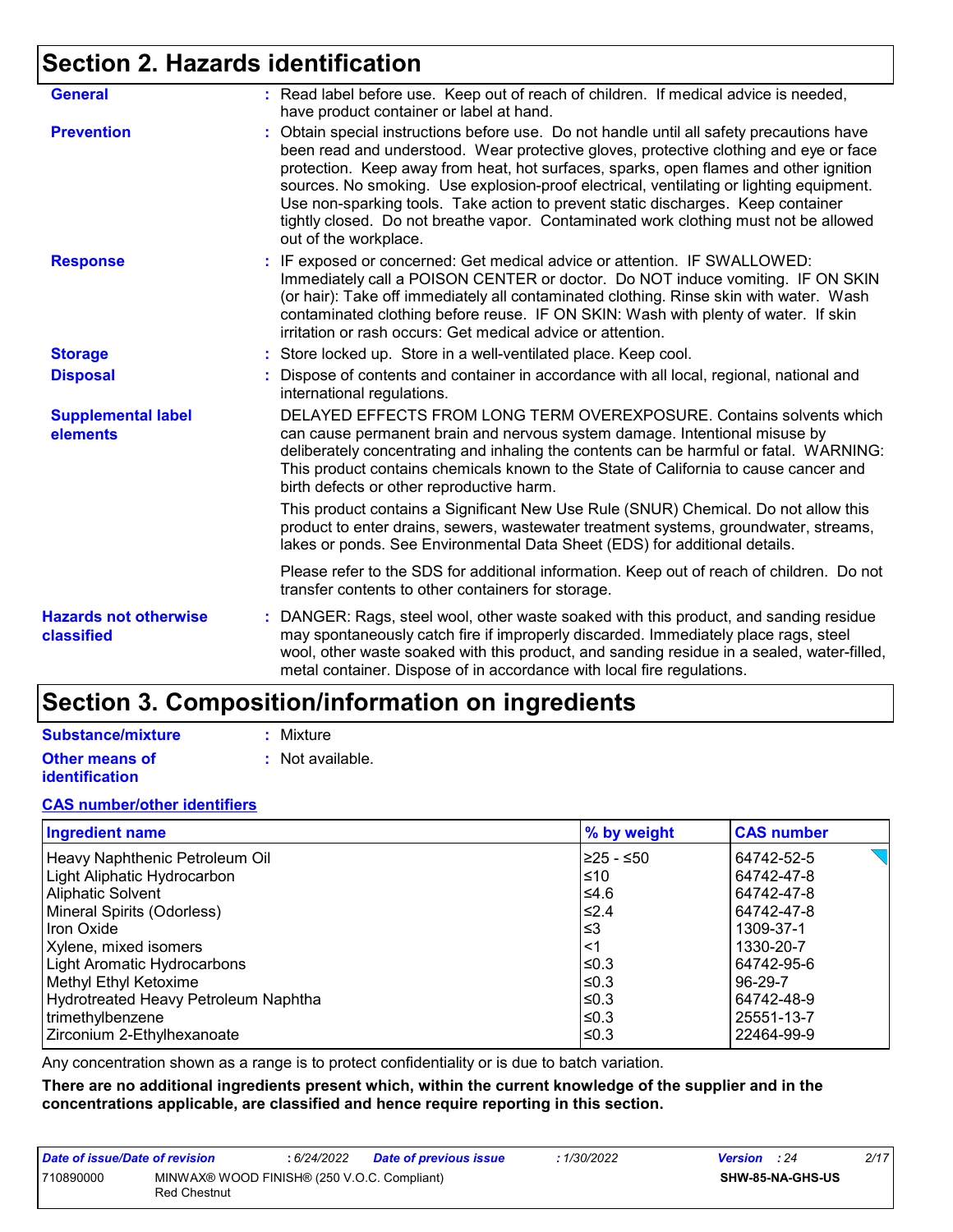# **Section 3. Composition/information on ingredients**

**Occupational exposure limits, if available, are listed in Section 8.**

### **Section 4. First aid measures**

#### **Description of necessary first aid measures**

| Eye contact         | : Immediately flush eyes with plenty of water, occasionally lifting the upper and lower<br>eyelids. Check for and remove any contact lenses. Continue to rinse for at least 10<br>minutes. Get medical attention following exposure or if feeling unwell.                                                                                                                                                                                                                                                                                                                                                                                                                                                                                               |
|---------------------|---------------------------------------------------------------------------------------------------------------------------------------------------------------------------------------------------------------------------------------------------------------------------------------------------------------------------------------------------------------------------------------------------------------------------------------------------------------------------------------------------------------------------------------------------------------------------------------------------------------------------------------------------------------------------------------------------------------------------------------------------------|
| <b>Inhalation</b>   | : Remove victim to fresh air and keep at rest in a position comfortable for breathing. If<br>not breathing, if breathing is irregular or if respiratory arrest occurs, provide artificial<br>respiration or oxygen by trained personnel. It may be dangerous to the person providing<br>aid to give mouth-to-mouth resuscitation. Get medical attention. If unconscious, place<br>in recovery position and get medical attention immediately. Maintain an open airway.<br>Loosen tight clothing such as a collar, tie, belt or waistband.                                                                                                                                                                                                               |
| <b>Skin contact</b> | : Wash with plenty of soap and water. Remove contaminated clothing and shoes. Wash<br>contaminated clothing thoroughly with water before removing it, or wear gloves.<br>Continue to rinse for at least 10 minutes. Get medical attention. In the event of any<br>complaints or symptoms, avoid further exposure. Wash clothing before reuse. Clean<br>shoes thoroughly before reuse.                                                                                                                                                                                                                                                                                                                                                                   |
| <b>Ingestion</b>    | : Get medical attention immediately. Call a poison center or physician. Wash out mouth<br>with water. Remove dentures if any. If material has been swallowed and the exposed<br>person is conscious, give small quantities of water to drink. Stop if the exposed person<br>feels sick as vomiting may be dangerous. Aspiration hazard if swallowed. Can enter<br>lungs and cause damage. Do not induce vomiting. If vomiting occurs, the head should<br>be kept low so that vomit does not enter the lungs. Never give anything by mouth to an<br>unconscious person. If unconscious, place in recovery position and get medical<br>attention immediately. Maintain an open airway. Loosen tight clothing such as a collar,<br>tie, belt or waistband. |

#### **Most important symptoms/effects, acute and delayed**

| <b>Potential acute health effects</b> |                                                                                                                                                      |
|---------------------------------------|------------------------------------------------------------------------------------------------------------------------------------------------------|
| <b>Eye contact</b>                    | : No known significant effects or critical hazards.                                                                                                  |
| <b>Inhalation</b>                     | : No known significant effects or critical hazards.                                                                                                  |
| <b>Skin contact</b>                   | : May cause an allergic skin reaction.                                                                                                               |
| <b>Ingestion</b>                      | : May be fatal if swallowed and enters airways.                                                                                                      |
| <b>Over-exposure signs/symptoms</b>   |                                                                                                                                                      |
| <b>Eye contact</b>                    | : No specific data.                                                                                                                                  |
| <b>Inhalation</b>                     | : Adverse symptoms may include the following:<br>reduced fetal weight<br>increase in fetal deaths<br>skeletal malformations                          |
| <b>Skin contact</b>                   | : Adverse symptoms may include the following:<br>irritation<br>redness<br>reduced fetal weight<br>increase in fetal deaths<br>skeletal malformations |
| <b>Ingestion</b>                      | : Adverse symptoms may include the following:<br>nausea or vomiting<br>reduced fetal weight<br>increase in fetal deaths<br>skeletal malformations    |

#### **Indication of immediate medical attention and special treatment needed, if necessary**

| Date of issue/Date of revision |                                                                    | : 6/24/2022 | Date of previous issue | 1/30/2022 | <b>Version</b> : 24 |  | 3/17 |
|--------------------------------|--------------------------------------------------------------------|-------------|------------------------|-----------|---------------------|--|------|
| 710890000                      | MINWAX® WOOD FINISH® (250 V.O.C. Compliant)<br><b>Red Chestnut</b> |             |                        |           | SHW-85-NA-GHS-US    |  |      |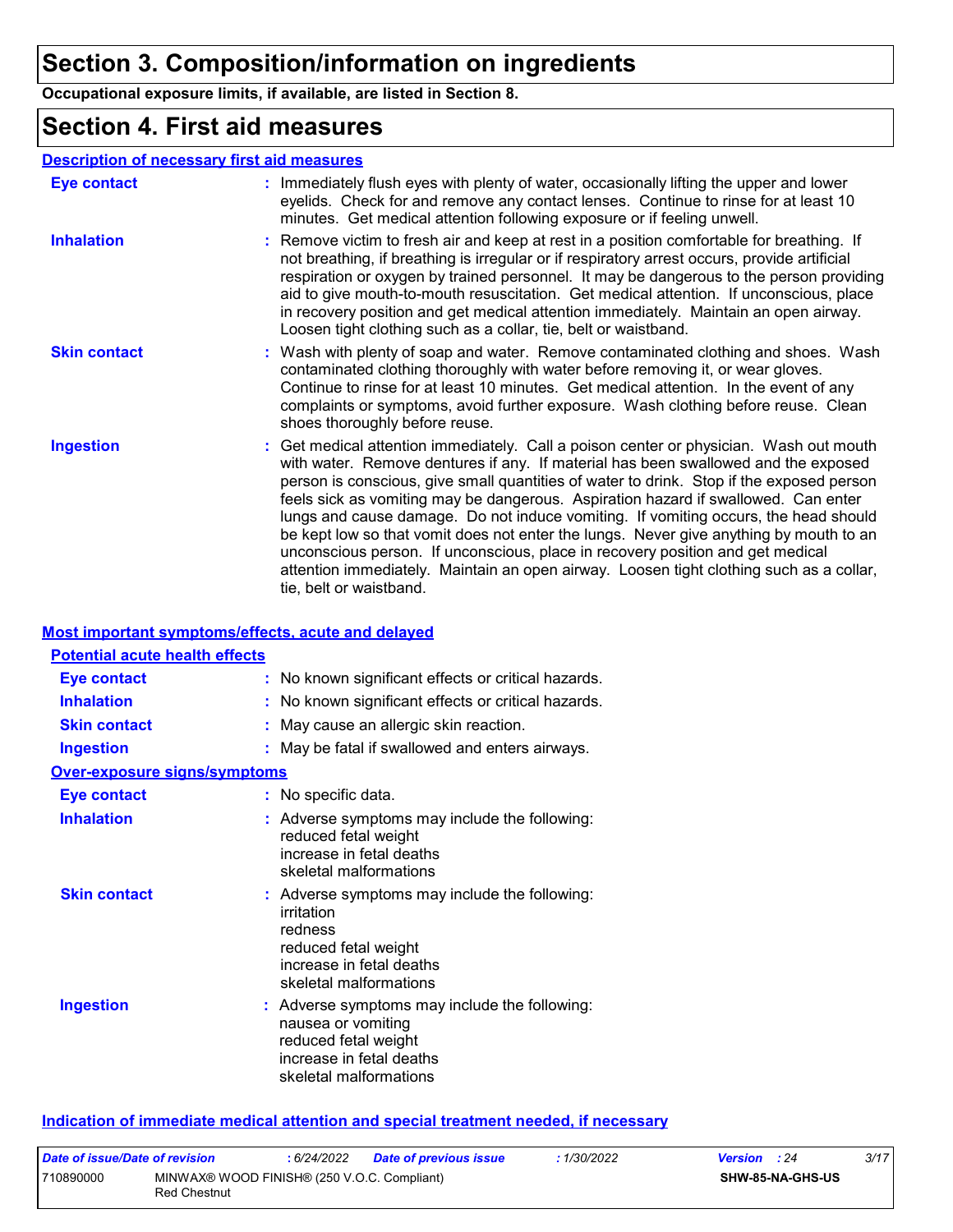# **Section 4. First aid measures**

| <b>Notes to physician</b>         | : Treat symptomatically. Contact poison treatment specialist immediately if large<br>quantities have been ingested or inhaled.                                                                                                                                        |  |  |
|-----------------------------------|-----------------------------------------------------------------------------------------------------------------------------------------------------------------------------------------------------------------------------------------------------------------------|--|--|
| <b>Specific treatments</b>        | : No specific treatment.                                                                                                                                                                                                                                              |  |  |
| <b>Protection of first-aiders</b> | : No action shall be taken involving any personal risk or without suitable training. It may<br>be dangerous to the person providing aid to give mouth-to-mouth resuscitation. Wash<br>contaminated clothing thoroughly with water before removing it, or wear gloves. |  |  |

**See toxicological information (Section 11)**

### **Section 5. Fire-fighting measures**

| <b>Extinguishing media</b>                               |                                                                                                                                                                                                                                                                                                                                                                                                                          |  |
|----------------------------------------------------------|--------------------------------------------------------------------------------------------------------------------------------------------------------------------------------------------------------------------------------------------------------------------------------------------------------------------------------------------------------------------------------------------------------------------------|--|
| <b>Suitable extinguishing</b><br>media                   | : Use dry chemical, $CO2$ , water spray (fog) or foam.                                                                                                                                                                                                                                                                                                                                                                   |  |
| <b>Unsuitable extinguishing</b><br>media                 | : Do not use water jet.                                                                                                                                                                                                                                                                                                                                                                                                  |  |
| <b>Specific hazards arising</b><br>from the chemical     | : Flammable liquid and vapor. Runoff to sewer may create fire or explosion hazard. In a<br>fire or if heated, a pressure increase will occur and the container may burst, with the risk<br>of a subsequent explosion. The vapor/gas is heavier than air and will spread along the<br>ground. Vapors may accumulate in low or confined areas or travel a considerable<br>distance to a source of ignition and flash back. |  |
| <b>Hazardous thermal</b><br>decomposition products       | : Decomposition products may include the following materials:<br>carbon dioxide<br>carbon monoxide<br>metal oxide/oxides                                                                                                                                                                                                                                                                                                 |  |
| <b>Special protective actions</b><br>for fire-fighters   | : Promptly isolate the scene by removing all persons from the vicinity of the incident if<br>there is a fire. No action shall be taken involving any personal risk or without suitable<br>training. Move containers from fire area if this can be done without risk. Use water<br>spray to keep fire-exposed containers cool.                                                                                            |  |
| <b>Special protective</b><br>equipment for fire-fighters | : Fire-fighters should wear appropriate protective equipment and self-contained breathing<br>apparatus (SCBA) with a full face-piece operated in positive pressure mode.                                                                                                                                                                                                                                                 |  |

# **Section 6. Accidental release measures**

Red Chestnut

#### **Personal precautions, protective equipment and emergency procedures**

| For non-emergency<br>personnel        | : No action shall be taken involving any personal risk or without suitable training.<br>Evacuate surrounding areas. Keep unnecessary and unprotected personnel from<br>entering. Do not touch or walk through spilled material. Shut off all ignition sources.<br>No flares, smoking or flames in hazard area. Avoid breathing vapor or mist. Provide<br>adequate ventilation. Wear appropriate respirator when ventilation is inadequate. Put<br>on appropriate personal protective equipment. |
|---------------------------------------|-------------------------------------------------------------------------------------------------------------------------------------------------------------------------------------------------------------------------------------------------------------------------------------------------------------------------------------------------------------------------------------------------------------------------------------------------------------------------------------------------|
|                                       | For emergency responders : If specialized clothing is required to deal with the spillage, take note of any information in<br>Section 8 on suitable and unsuitable materials. See also the information in "For non-<br>emergency personnel".                                                                                                                                                                                                                                                     |
| <b>Environmental precautions</b>      | : This product contains a Significant New Use Rule (SNUR) Chemical. Do not allow<br>this product to enter drains, sewers, wastewater treatment systems, groundwater,<br>streams, lakes or ponds. See Environmental Data Sheet (EDS) for additional<br>details.                                                                                                                                                                                                                                  |
|                                       | Avoid dispersal of spilled material and runoff and contact with soil, waterways, drains<br>and sewers. Inform the relevant authorities if the product has caused environmental<br>pollution (sewers, waterways, soil or air).                                                                                                                                                                                                                                                                   |
| <b>Date of issue/Date of revision</b> | 4/17<br><b>Date of previous issue</b><br><b>Version</b> : 24<br>:6/24/2022<br>:1/30/2022                                                                                                                                                                                                                                                                                                                                                                                                        |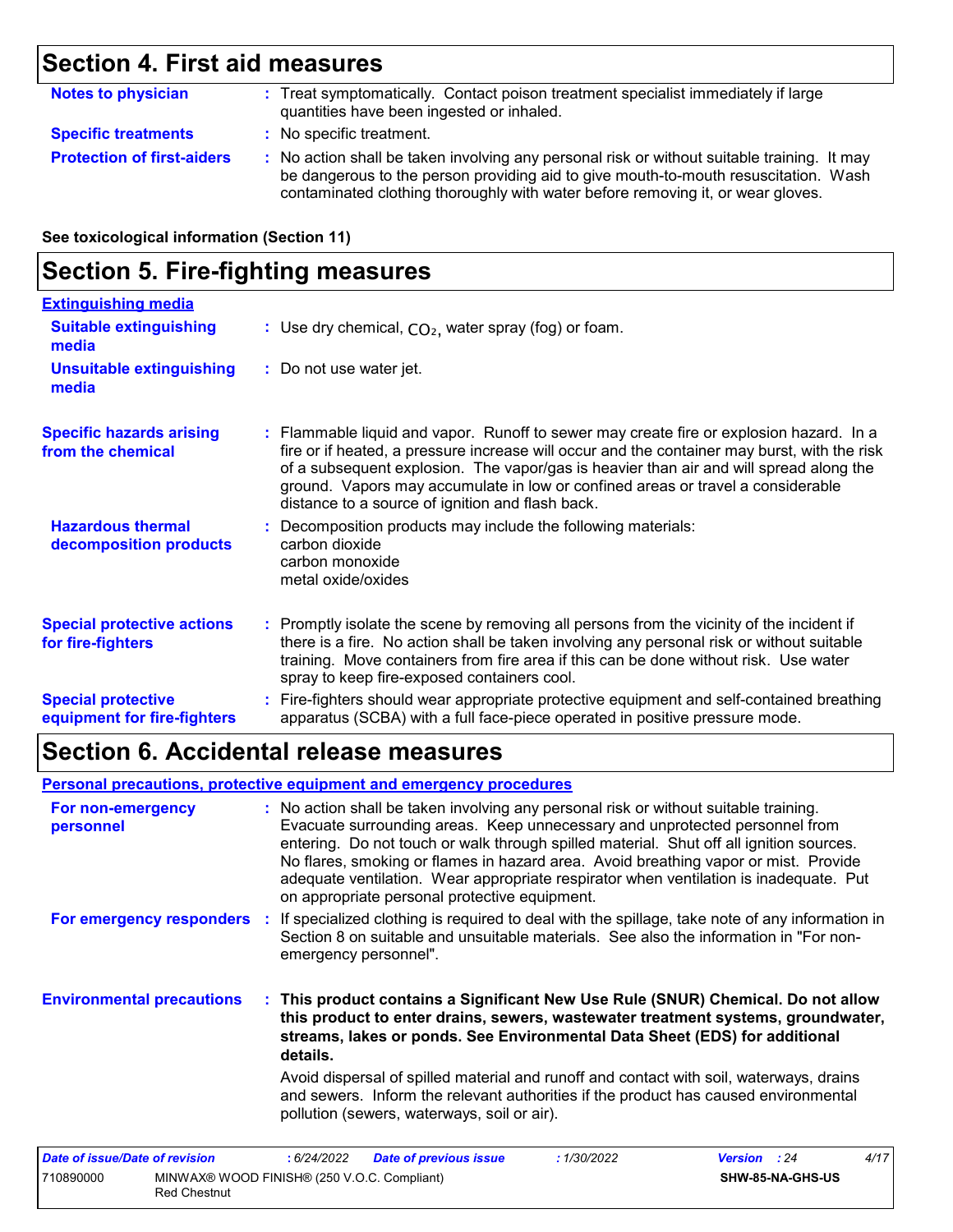### **Section 6. Accidental release measures**

|                    | <b>Methods and materials for containment and cleaning up</b>                                                                                                                                                                                                                                                                                                                                                                                                                                                                                                                                                                                                                                                                                                         |
|--------------------|----------------------------------------------------------------------------------------------------------------------------------------------------------------------------------------------------------------------------------------------------------------------------------------------------------------------------------------------------------------------------------------------------------------------------------------------------------------------------------------------------------------------------------------------------------------------------------------------------------------------------------------------------------------------------------------------------------------------------------------------------------------------|
| <b>Small spill</b> | : Stop leak if without risk. Move containers from spill area. Use spark-proof tools and<br>explosion-proof equipment. Dilute with water and mop up if water-soluble. Alternatively,<br>or if water-insoluble, absorb with an inert dry material and place in an appropriate waste<br>disposal container. Dispose of via a licensed waste disposal contractor.                                                                                                                                                                                                                                                                                                                                                                                                        |
| <b>Large spill</b> | : Stop leak if without risk. Move containers from spill area. Use spark-proof tools and<br>explosion-proof equipment. Approach release from upwind. Prevent entry into sewers,<br>water courses, basements or confined areas. Wash spillages into an effluent treatment<br>plant or proceed as follows. Contain and collect spillage with non-combustible,<br>absorbent material e.g. sand, earth, vermiculite or diatomaceous earth and place in<br>container for disposal according to local regulations (see Section 13). Dispose of via a<br>licensed waste disposal contractor. Contaminated absorbent material may pose the<br>same hazard as the spilled product. Note: see Section 1 for emergency contact<br>information and Section 13 for waste disposal. |

# **Section 7. Handling and storage**

#### **Precautions for safe handling**

| <b>Protective measures</b>                                                       | : Put on appropriate personal protective equipment (see Section 8). Persons with a<br>history of skin sensitization problems should not be employed in any process in which<br>this product is used. Avoid exposure - obtain special instructions before use. Avoid<br>exposure during pregnancy. Do not handle until all safety precautions have been read<br>and understood. Do not get in eyes or on skin or clothing. Do not breathe vapor or mist.<br>Do not swallow. Use only with adequate ventilation. Wear appropriate respirator when<br>ventilation is inadequate. Do not enter storage areas and confined spaces unless<br>adequately ventilated. Keep in the original container or an approved alternative made<br>from a compatible material, kept tightly closed when not in use. Store and use away<br>from heat, sparks, open flame or any other ignition source. Use explosion-proof<br>electrical (ventilating, lighting and material handling) equipment. Use only non-sparking<br>tools. Take precautionary measures against electrostatic discharges. Empty containers<br>retain product residue and can be hazardous. Do not reuse container. |
|----------------------------------------------------------------------------------|----------------------------------------------------------------------------------------------------------------------------------------------------------------------------------------------------------------------------------------------------------------------------------------------------------------------------------------------------------------------------------------------------------------------------------------------------------------------------------------------------------------------------------------------------------------------------------------------------------------------------------------------------------------------------------------------------------------------------------------------------------------------------------------------------------------------------------------------------------------------------------------------------------------------------------------------------------------------------------------------------------------------------------------------------------------------------------------------------------------------------------------------------------------------|
| <b>Advice on general</b><br>occupational hygiene                                 | : Eating, drinking and smoking should be prohibited in areas where this material is<br>handled, stored and processed. Workers should wash hands and face before eating,<br>drinking and smoking. Remove contaminated clothing and protective equipment before<br>entering eating areas. See also Section 8 for additional information on hygiene<br>measures.                                                                                                                                                                                                                                                                                                                                                                                                                                                                                                                                                                                                                                                                                                                                                                                                        |
| <b>Conditions for safe storage,</b><br>including any<br><b>incompatibilities</b> | : Store in accordance with local regulations. Store in a segregated and approved area.<br>Store in original container protected from direct sunlight in a dry, cool and well-ventilated<br>area, away from incompatible materials (see Section 10) and food and drink. Store<br>locked up. Eliminate all ignition sources. Separate from oxidizing materials. Keep<br>container tightly closed and sealed until ready for use. Containers that have been<br>opened must be carefully resealed and kept upright to prevent leakage. Do not store in<br>unlabeled containers. Use appropriate containment to avoid environmental<br>contamination. See Section 10 for incompatible materials before handling or use.                                                                                                                                                                                                                                                                                                                                                                                                                                                   |

### **Section 8. Exposure controls/personal protection**

**Control parameters Occupational exposure limits (OSHA United States)**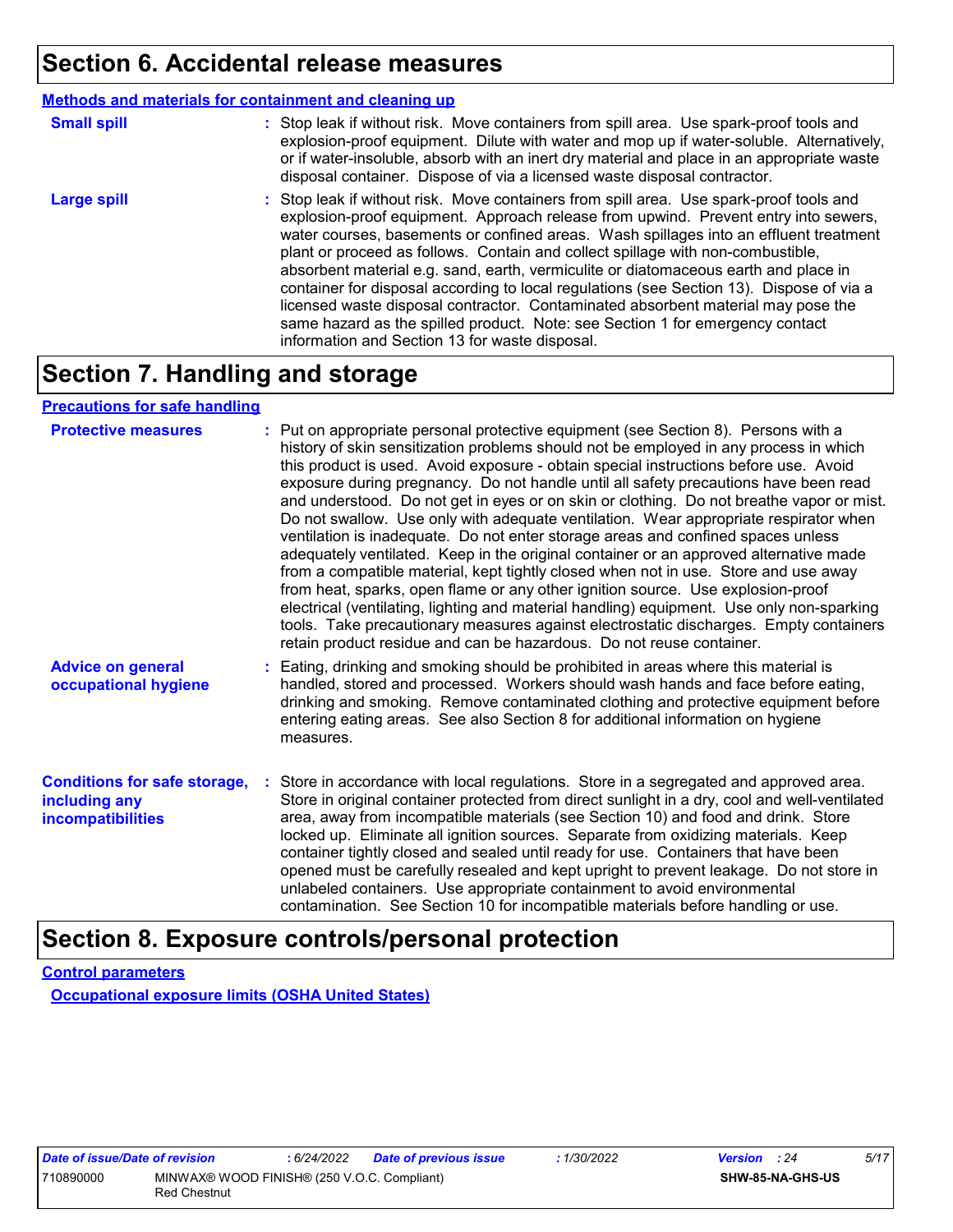Red Chestnut

| <b>Ingredient name</b>                                   | CAS#                     | <b>Exposure limits</b>                                                                    |
|----------------------------------------------------------|--------------------------|-------------------------------------------------------------------------------------------|
| Heavy Naphthenic Petroleum Oil                           | 64742-52-5               | ACGIH TLV (United States, 1/2021).<br>TWA: 5 mg/m <sup>3</sup> 8 hours. Form: Inhalable   |
|                                                          |                          | fraction                                                                                  |
|                                                          |                          | OSHA PEL (United States, 5/2018).<br>TWA: 5 mg/m <sup>3</sup> 8 hours.                    |
|                                                          |                          | NIOSH REL (United States, 10/2020).                                                       |
|                                                          |                          | TWA: 5 mg/m <sup>3</sup> 10 hours. Form: Mist                                             |
|                                                          |                          | STEL: 10 mg/m <sup>3</sup> 15 minutes. Form: Mist                                         |
| Light Aliphatic Hydrocarbon                              | 64742-47-8               | ACGIH TLV (United States, 1/2021).                                                        |
|                                                          |                          | Absorbed through skin.                                                                    |
|                                                          |                          | TWA: 200 mg/m <sup>3</sup> , (as total hydrocarbon                                        |
| <b>Aliphatic Solvent</b>                                 | 64742-47-8               | vapor) 8 hours.<br>ACGIH TLV (United States, 1/2021).                                     |
|                                                          |                          | Absorbed through skin.                                                                    |
|                                                          |                          | TWA: 200 mg/m <sup>3</sup> , (as total hydrocarbon                                        |
|                                                          |                          | vapor) 8 hours.                                                                           |
| Mineral Spirits (Odorless)                               | 64742-47-8               | ACGIH TLV (United States, 1/2021).                                                        |
|                                                          |                          | Absorbed through skin.                                                                    |
|                                                          |                          | TWA: 200 mg/m <sup>3</sup> , (as total hydrocarbon                                        |
| Iron Oxide                                               |                          | vapor) 8 hours.<br>NIOSH REL (United States, 10/2020).                                    |
|                                                          | 1309-37-1                | TWA: 5 mg/m <sup>3</sup> , (as Fe) 10 hours. Form: Dust                                   |
|                                                          |                          | and fumes                                                                                 |
|                                                          |                          | OSHA PEL (United States, 5/2018).                                                         |
|                                                          |                          | TWA: 10 mg/m <sup>3</sup> 8 hours. Form: Fume                                             |
|                                                          |                          | TWA: 5 mg/m <sup>3</sup> 8 hours. Form: Respirable                                        |
|                                                          |                          | fraction                                                                                  |
|                                                          |                          | TWA: 15 mg/m <sup>3</sup> 8 hours. Form: Total dust<br>ACGIH TLV (United States, 1/2021). |
|                                                          |                          | TWA: 5 mg/m <sup>3</sup> 8 hours. Form: Respirable                                        |
|                                                          |                          | fraction                                                                                  |
| Xylene, mixed isomers                                    | 1330-20-7                | ACGIH TLV (United States, 1/2021).                                                        |
|                                                          |                          | TWA: 100 ppm 8 hours.                                                                     |
|                                                          |                          | TWA: 434 mg/m <sup>3</sup> 8 hours.                                                       |
|                                                          |                          | STEL: 150 ppm 15 minutes.                                                                 |
|                                                          |                          | STEL: 651 mg/m <sup>3</sup> 15 minutes.<br>OSHA PEL (United States, 5/2018).              |
|                                                          |                          | TWA: 100 ppm 8 hours.                                                                     |
|                                                          |                          | TWA: 435 mg/m <sup>3</sup> 8 hours.                                                       |
| <b>Light Aromatic Hydrocarbons</b>                       | 64742-95-6               | None.                                                                                     |
| Methyl Ethyl Ketoxime                                    | 96-29-7                  | OARS WEEL (United States, 1/2021). Skin                                                   |
|                                                          |                          | sensitizer.                                                                               |
|                                                          |                          | TWA: 10 ppm 8 hours.                                                                      |
| Hydrotreated Heavy Petroleum Naphtha<br>trimethylbenzene | 64742-48-9<br>25551-13-7 | None.                                                                                     |
|                                                          |                          | ACGIH TLV (United States, 1/2021).<br>TWA: 25 ppm 8 hours.                                |
|                                                          |                          | TWA: 123 mg/m <sup>3</sup> 8 hours.                                                       |
| Zirconium 2-Ethylhexanoate                               | 22464-99-9               | ACGIH TLV (United States, 1/2021).                                                        |
|                                                          |                          | TWA: $5 \text{ mg/m}^3$ , (as Zr) 8 hours.                                                |
|                                                          |                          | STEL: 10 mg/m <sup>3</sup> , (as Zr) 15 minutes.                                          |
|                                                          |                          | NIOSH REL (United States, 10/2020).                                                       |
|                                                          |                          | TWA: $5 \text{ mg/m}^3$ , (as Zr) 10 hours.                                               |
|                                                          |                          | STEL: 10 mg/m <sup>3</sup> , (as Zr) 15 minutes.<br>OSHA PEL (United States, 5/2018).     |
|                                                          |                          | TWA: $5 \text{ mg/m}^3$ , (as Zr) 8 hours.                                                |
|                                                          |                          |                                                                                           |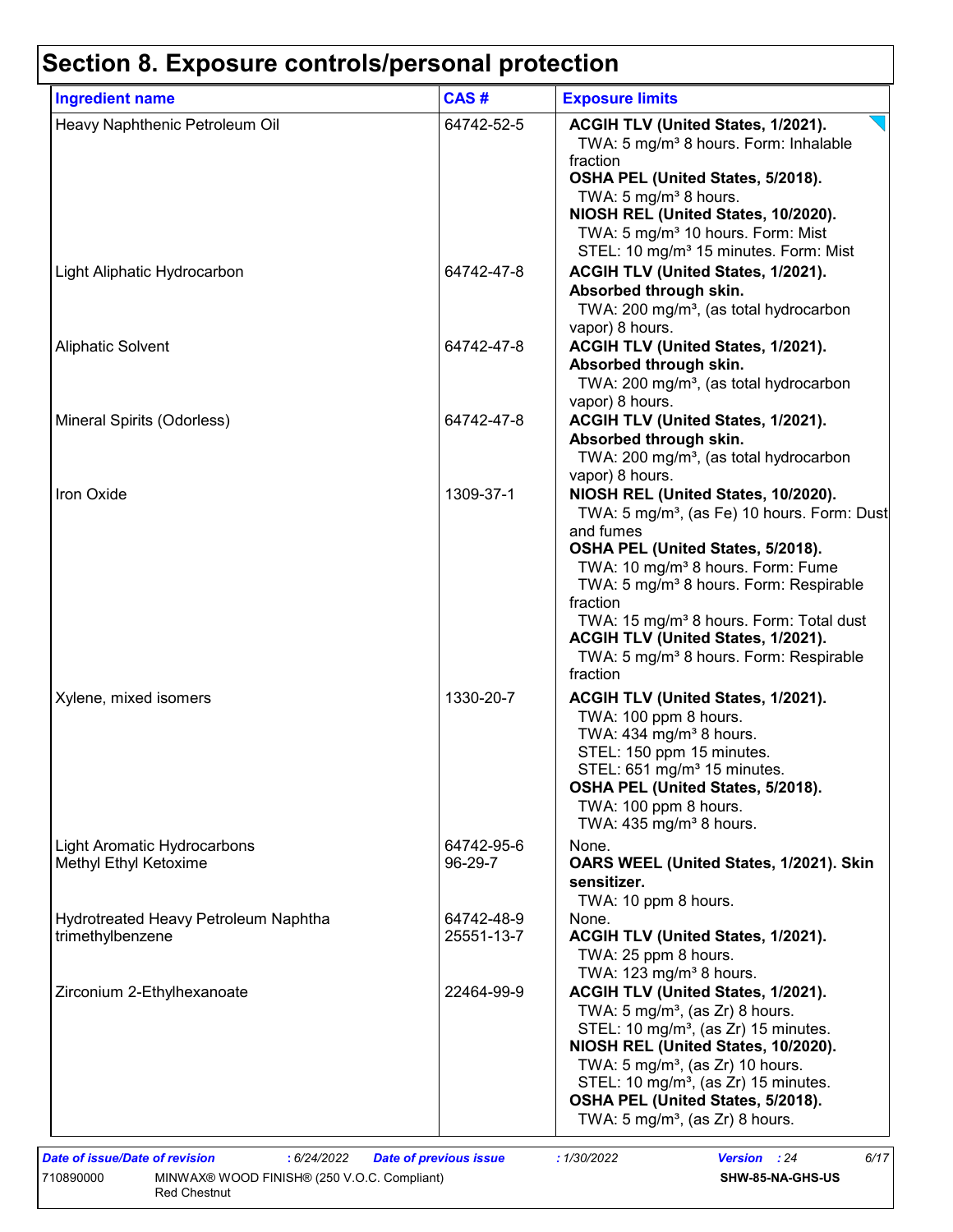### **Occupational exposure limits (Canada)**

| <b>Ingredient name</b>                            | CAS#       | <b>Exposure limits</b>                                                                                                                                                                                                                                                                                                                                                                                                                                                                                                                                                                                                                                           |
|---------------------------------------------------|------------|------------------------------------------------------------------------------------------------------------------------------------------------------------------------------------------------------------------------------------------------------------------------------------------------------------------------------------------------------------------------------------------------------------------------------------------------------------------------------------------------------------------------------------------------------------------------------------------------------------------------------------------------------------------|
| Petroleum refining, hydrotreated light distillate | 64742-47-8 | <b>CA British Columbia Provincial (Canada,</b><br>6/2021). Absorbed through skin.<br>TWA: 200 mg/m <sup>3</sup> , (as total hydrocarbon<br>vapour) 8 hours.<br>CA Alberta Provincial (Canada, 6/2018).<br>Absorbed through skin.<br>8 hrs OEL: 200 mg/m <sup>3</sup> , (as total hydrocarbon<br>vapour) 8 hours.<br>CA Ontario Provincial (Canada, 6/2019).<br>Absorbed through skin.<br>TWA: 200 mg/m <sup>3</sup> , (as total hydrocarbon<br>vapour) 8 hours.                                                                                                                                                                                                  |
| Petroleum refining, hydrotreated light distillate | 64742-47-8 | <b>CA British Columbia Provincial (Canada,</b><br>6/2021). Absorbed through skin.<br>TWA: 200 mg/m <sup>3</sup> , (as total hydrocarbon<br>vapour) 8 hours.<br>CA Alberta Provincial (Canada, 6/2018).<br>Absorbed through skin.<br>8 hrs OEL: 200 mg/m <sup>3</sup> , (as total hydrocarbon<br>vapour) 8 hours.<br>CA Ontario Provincial (Canada, 6/2019).<br>Absorbed through skin.<br>TWA: 200 mg/m <sup>3</sup> , (as total hydrocarbon<br>vapour) 8 hours.                                                                                                                                                                                                  |
| Petroleum refining, hydrotreated light distillate | 64742-47-8 | <b>CA British Columbia Provincial (Canada,</b><br>6/2021). Absorbed through skin.<br>TWA: 200 mg/m <sup>3</sup> , (as total hydrocarbon<br>vapour) 8 hours.<br>CA Alberta Provincial (Canada, 6/2018).<br>Absorbed through skin.<br>8 hrs OEL: 200 mg/m <sup>3</sup> , (as total hydrocarbon<br>vapour) 8 hours.<br>CA Ontario Provincial (Canada, 6/2019).<br>Absorbed through skin.<br>TWA: 200 mg/m <sup>3</sup> , (as total hydrocarbon<br>vapour) 8 hours.                                                                                                                                                                                                  |
| Xylene                                            | 1330-20-7  | CA Alberta Provincial (Canada, 6/2018).<br>8 hrs OEL: 100 ppm 8 hours.<br>15 min OEL: 651 mg/m <sup>3</sup> 15 minutes.<br>15 min OEL: 150 ppm 15 minutes.<br>8 hrs OEL: 434 mg/m <sup>3</sup> 8 hours.<br><b>CA British Columbia Provincial (Canada,</b><br>6/2021).<br>TWA: 100 ppm 8 hours.<br>STEL: 150 ppm 15 minutes.<br>CA Quebec Provincial (Canada, 6/2021).<br>TWAEV: 100 ppm 8 hours.<br>TWAEV: 434 mg/m <sup>3</sup> 8 hours.<br>STEV: 150 ppm 15 minutes.<br>STEV: 651 mg/m <sup>3</sup> 15 minutes.<br>CA Ontario Provincial (Canada, 6/2019).<br>STEL: 150 ppm 15 minutes.<br>TWA: 100 ppm 8 hours.<br><b>CA Saskatchewan Provincial (Canada,</b> |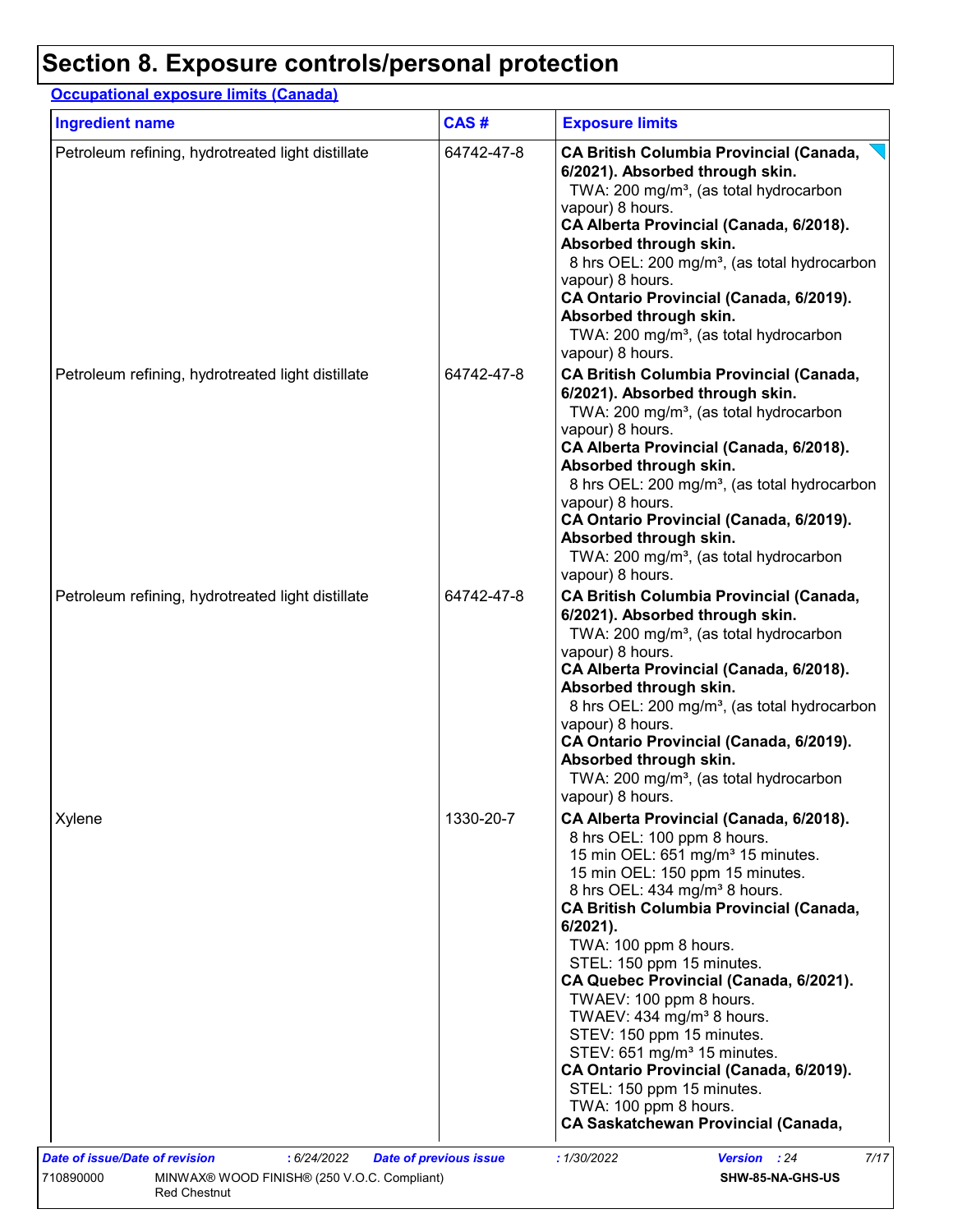|                            |            | 7/2013).<br>STEL: 150 ppm 15 minutes.<br>TWA: 100 ppm 8 hours.                                                                                                                                                                                                                                                                                                                                                                                                                                                                                                                                                       |
|----------------------------|------------|----------------------------------------------------------------------------------------------------------------------------------------------------------------------------------------------------------------------------------------------------------------------------------------------------------------------------------------------------------------------------------------------------------------------------------------------------------------------------------------------------------------------------------------------------------------------------------------------------------------------|
| Methyl Ethyl Ketoxime      | 96-29-7    | OARS WEEL (United States, 1/2021). Skin<br>sensitizer.<br>TWA: 10 ppm 8 hours.                                                                                                                                                                                                                                                                                                                                                                                                                                                                                                                                       |
| Zirconium 2-Ethylhexanoate | 22464-99-9 | CA Alberta Provincial (Canada, 6/2018).<br>8 hrs OEL: 5 mg/m <sup>3</sup> , (as Zr) 8 hours.<br>15 min OEL: 10 mg/m <sup>3</sup> , (as Zr) 15 minutes.<br><b>CA British Columbia Provincial (Canada,</b><br>$6/2021$ ).<br>TWA: $5 \text{ mg/m}^3$ , (as Zr) 8 hours.<br>STEL: 10 mg/m <sup>3</sup> , (as Zr) 15 minutes.<br>CA Quebec Provincial (Canada, 6/2021).<br>TWAEV: $5 \text{ mg/m}^3$ , (as Zr) 8 hours.<br>STEV: 10 mg/m <sup>3</sup> , (as Zr) 15 minutes.<br>CA Ontario Provincial (Canada, 6/2019).<br>STEL: 10 mg/m <sup>3</sup> , (as Zr) 15 minutes.<br>TWA: $5 \text{ mg/m}^3$ , (as Zr) 8 hours. |
| 2-Butoxyethanol            | 111-76-2   | CA Alberta Provincial (Canada, 6/2018).<br>8 hrs OEL: 97 mg/m <sup>3</sup> 8 hours.<br>8 hrs OEL: 20 ppm 8 hours.<br><b>CA British Columbia Provincial (Canada,</b><br>6/2021).<br>TWA: 20 ppm 8 hours.<br>CA Ontario Provincial (Canada, 6/2019).<br>TWA: 20 ppm 8 hours.<br>CA Quebec Provincial (Canada, 6/2021).<br>TWAEV: 20 ppm 8 hours.<br><b>CA Saskatchewan Provincial (Canada,</b><br>7/2013).<br>STEL: 30 ppm 15 minutes.<br>TWA: 20 ppm 8 hours.                                                                                                                                                         |

#### **Occupational exposure limits (Mexico)**

|                             | CAS#       | <b>Exposure limits</b>                                                                                                                |
|-----------------------------|------------|---------------------------------------------------------------------------------------------------------------------------------------|
| Light Aliphatic Hydrocarbon | 64742-47-8 | ACGIH TLV (United States, 1/2021).<br>Absorbed through skin.<br>TWA: 200 mg/m <sup>3</sup> , (as total hydrocarbon<br>vapor) 8 hours. |
| <b>Aliphatic Solvent</b>    | 64742-47-8 | ACGIH TLV (United States, 1/2021).<br>Absorbed through skin.<br>TWA: 200 mg/m <sup>3</sup> , (as total hydrocarbon<br>vapor) 8 hours. |
| Mineral Spirits (Odorless)  | 64742-47-8 | ACGIH TLV (United States, 1/2021).<br>Absorbed through skin.<br>TWA: 200 mg/m <sup>3</sup> , (as total hydrocarbon<br>vapor) 8 hours. |
| Zirconium 2-Ethylhexanoate  | 22464-99-9 | NOM-010-STPS-2014 (Mexico, 4/2016).<br>TWA: $5 \text{ mg/m}^3$ , (as Zr) 8 hours.<br>STEL: 10 mg/m <sup>3</sup> , (as Zr) 15 minutes. |

| Date of issue/Date of revision |                                                                    | : 6/24/2022 | <b>Date of previous issue</b> | 1/30/2022 | <b>Version</b> : 24 |                  | 8/17 |
|--------------------------------|--------------------------------------------------------------------|-------------|-------------------------------|-----------|---------------------|------------------|------|
| 710890000                      | MINWAX® WOOD FINISH® (250 V.O.C. Compliant)<br><b>Red Chestnut</b> |             |                               |           |                     | SHW-85-NA-GHS-US |      |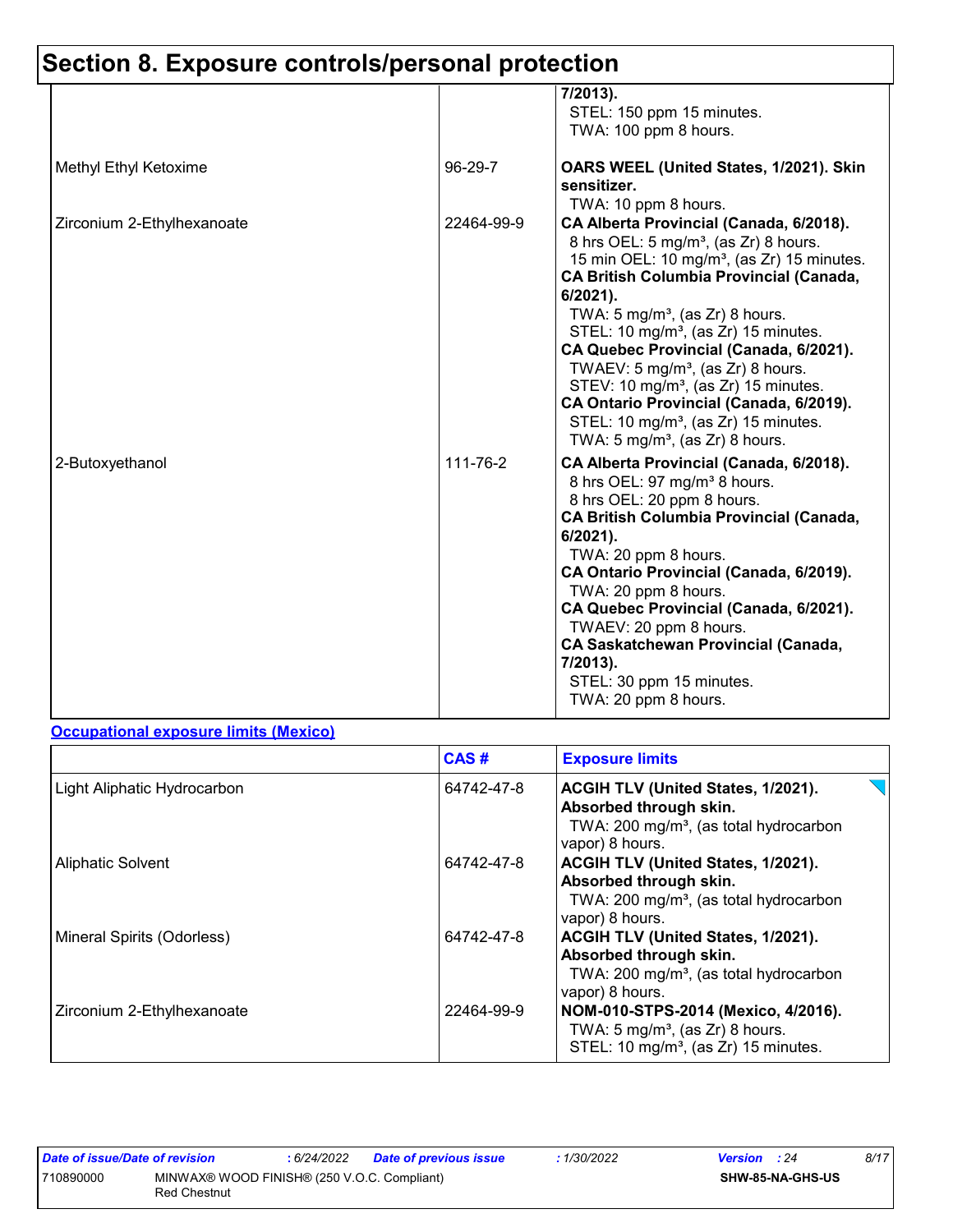| <b>Appropriate engineering</b><br>controls | : Use only with adequate ventilation. Use process enclosures, local exhaust ventilation or<br>other engineering controls to keep worker exposure to airborne contaminants below any<br>recommended or statutory limits. The engineering controls also need to keep gas,<br>vapor or dust concentrations below any lower explosive limits. Use explosion-proof<br>ventilation equipment.                                                                                                                                                                                                                              |
|--------------------------------------------|----------------------------------------------------------------------------------------------------------------------------------------------------------------------------------------------------------------------------------------------------------------------------------------------------------------------------------------------------------------------------------------------------------------------------------------------------------------------------------------------------------------------------------------------------------------------------------------------------------------------|
| <b>Environmental exposure</b><br>controls  | This product contains a Significant New Use Rule (SNUR) Chemical. Do not allow<br>÷.<br>this product to enter drains, sewers, wastewater treatment systems, groundwater,<br>streams, lakes or ponds. See Environmental Data Sheet (EDS) for additional<br>details.                                                                                                                                                                                                                                                                                                                                                   |
|                                            | Emissions from ventilation or work process equipment should be checked to ensure<br>they comply with the requirements of environmental protection legislation. In some<br>cases, fume scrubbers, filters or engineering modifications to the process equipment<br>will be necessary to reduce emissions to acceptable levels.                                                                                                                                                                                                                                                                                        |
| <b>Individual protection measures</b>      |                                                                                                                                                                                                                                                                                                                                                                                                                                                                                                                                                                                                                      |
| <b>Hygiene measures</b>                    | : Wash hands, forearms and face thoroughly after handling chemical products, before<br>eating, smoking and using the lavatory and at the end of the working period.<br>Appropriate techniques should be used to remove potentially contaminated clothing.<br>Contaminated work clothing should not be allowed out of the workplace. Wash<br>contaminated clothing before reusing. Ensure that eyewash stations and safety<br>showers are close to the workstation location.                                                                                                                                          |
| <b>Eye/face protection</b>                 | Safety eyewear complying with an approved standard should be used when a risk<br>assessment indicates this is necessary to avoid exposure to liquid splashes, mists,<br>gases or dusts. If contact is possible, the following protection should be worn, unless<br>the assessment indicates a higher degree of protection: safety glasses with side-<br>shields.                                                                                                                                                                                                                                                     |
| <b>Skin protection</b>                     |                                                                                                                                                                                                                                                                                                                                                                                                                                                                                                                                                                                                                      |
| <b>Hand protection</b>                     | Chemical-resistant, impervious gloves complying with an approved standard should be<br>worn at all times when handling chemical products if a risk assessment indicates this is<br>necessary. Considering the parameters specified by the glove manufacturer, check<br>during use that the gloves are still retaining their protective properties. It should be<br>noted that the time to breakthrough for any glove material may be different for different<br>glove manufacturers. In the case of mixtures, consisting of several substances, the<br>protection time of the gloves cannot be accurately estimated. |
| <b>Body protection</b>                     | Personal protective equipment for the body should be selected based on the task being<br>performed and the risks involved and should be approved by a specialist before<br>handling this product. When there is a risk of ignition from static electricity, wear anti-<br>static protective clothing. For the greatest protection from static discharges, clothing<br>should include anti-static overalls, boots and gloves.                                                                                                                                                                                         |
| <b>Other skin protection</b>               | Appropriate footwear and any additional skin protection measures should be selected<br>based on the task being performed and the risks involved and should be approved by a<br>specialist before handling this product.                                                                                                                                                                                                                                                                                                                                                                                              |
| <b>Respiratory protection</b>              | Based on the hazard and potential for exposure, select a respirator that meets the<br>appropriate standard or certification. Respirators must be used according to a<br>respiratory protection program to ensure proper fitting, training, and other important<br>aspects of use.                                                                                                                                                                                                                                                                                                                                    |

# **Section 9. Physical and chemical properties**

The conditions of measurement of all properties are at standard temperature and pressure unless otherwise indicated.

| <b>Appearance</b>     |                  |
|-----------------------|------------------|
| <b>Physical state</b> | : Liquid.        |
| <b>Color</b>          | : Not available. |
| <b>Odor</b>           | : Not available. |
| <b>Odor threshold</b> | : Not available. |

| Date of issue/Date of revision                                                  |  | 6/24/2022 | Date of previous issue | : 1/30/2022             | <b>Version</b> : 24 |  | 9/17 |
|---------------------------------------------------------------------------------|--|-----------|------------------------|-------------------------|---------------------|--|------|
| MINWAX® WOOD FINISH® (250 V.O.C. Compliant)<br>710890000<br><b>Red Chestnut</b> |  |           |                        | <b>SHW-85-NA-GHS-US</b> |                     |  |      |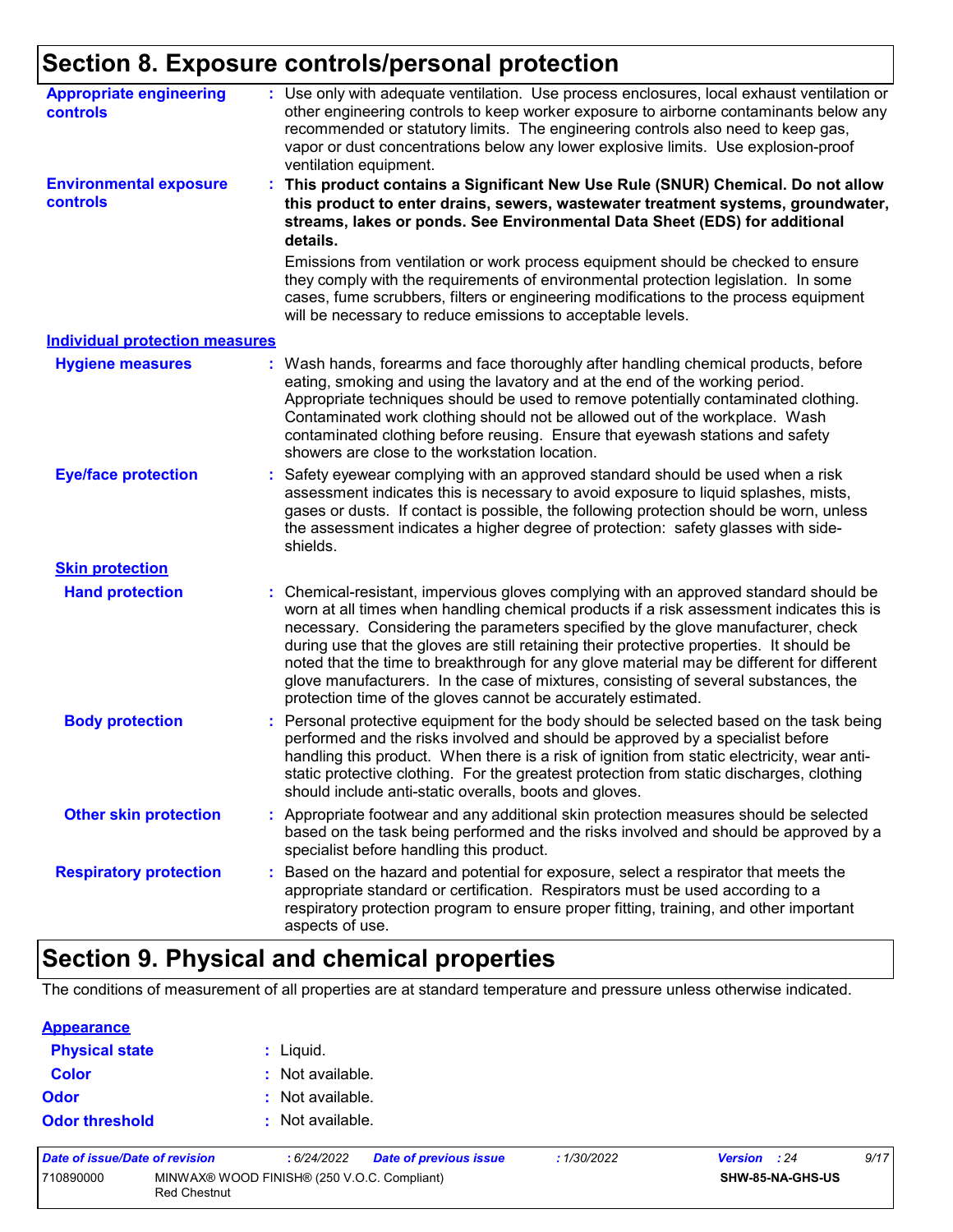# **Section 9. Physical and chemical properties**

| pH                                                                | : Not applicable.                                              |
|-------------------------------------------------------------------|----------------------------------------------------------------|
| <b>Melting point/freezing point</b>                               | : Not available.                                               |
| <b>Boiling point, initial boiling</b><br>point, and boiling range | : $148^{\circ}$ C (298.4 $^{\circ}$ F)                         |
| <b>Flash point</b>                                                | : Closed cup: 39°C (102.2°F) [Pensky-Martens Closed Cup]       |
| <b>Evaporation rate</b>                                           | $: 0.13$ (butyl acetate = 1)                                   |
| <b>Flammability</b>                                               | $:$ Not available.                                             |
| Lower and upper explosion<br>limit/flammability limit             | $:$ Lower: 1%<br>Upper: 8.8%                                   |
| <b>Vapor pressure</b>                                             | : 0.17 kPa (1.27 mm Hg)                                        |
| <b>Relative vapor density</b>                                     | : $5$ [Air = 1]                                                |
| <b>Relative density</b>                                           | : 0.95                                                         |
| <b>Solubility</b>                                                 | : Not available.                                               |
| <b>Partition coefficient: n-</b><br>octanol/water                 | : Not applicable.                                              |
| <b>Auto-ignition temperature</b>                                  | : Not available.                                               |
| <b>Decomposition temperature</b>                                  | : Not available.                                               |
| <b>Viscosity</b>                                                  | Kinematic (40°C (104°F)): <20.5 mm <sup>2</sup> /s (<20.5 cSt) |
| <b>Molecular weight</b>                                           | Not applicable.                                                |
| <b>Aerosol product</b>                                            |                                                                |
| <b>Heat of combustion</b>                                         | : $16.203$ kJ/g                                                |

# **Section 10. Stability and reactivity**

| <b>Reactivity</b>                            | : No specific test data related to reactivity available for this product or its ingredients.                                                                                                                                               |
|----------------------------------------------|--------------------------------------------------------------------------------------------------------------------------------------------------------------------------------------------------------------------------------------------|
| <b>Chemical stability</b>                    | : The product is stable.                                                                                                                                                                                                                   |
| <b>Possibility of hazardous</b><br>reactions | : Under normal conditions of storage and use, hazardous reactions will not occur.                                                                                                                                                          |
| <b>Conditions to avoid</b>                   | : Avoid all possible sources of ignition (spark or flame). Do not pressurize, cut, weld,<br>braze, solder, drill, grind or expose containers to heat or sources of ignition. Do not<br>allow vapor to accumulate in low or confined areas. |
| <b>Incompatible materials</b>                | : Reactive or incompatible with the following materials:<br>oxidizing materials                                                                                                                                                            |
| <b>Hazardous decomposition</b><br>products   | : Under normal conditions of storage and use, hazardous decomposition products should<br>not be produced.                                                                                                                                  |

# **Section 11. Toxicological information**

**Acute toxicity Information on toxicological effects**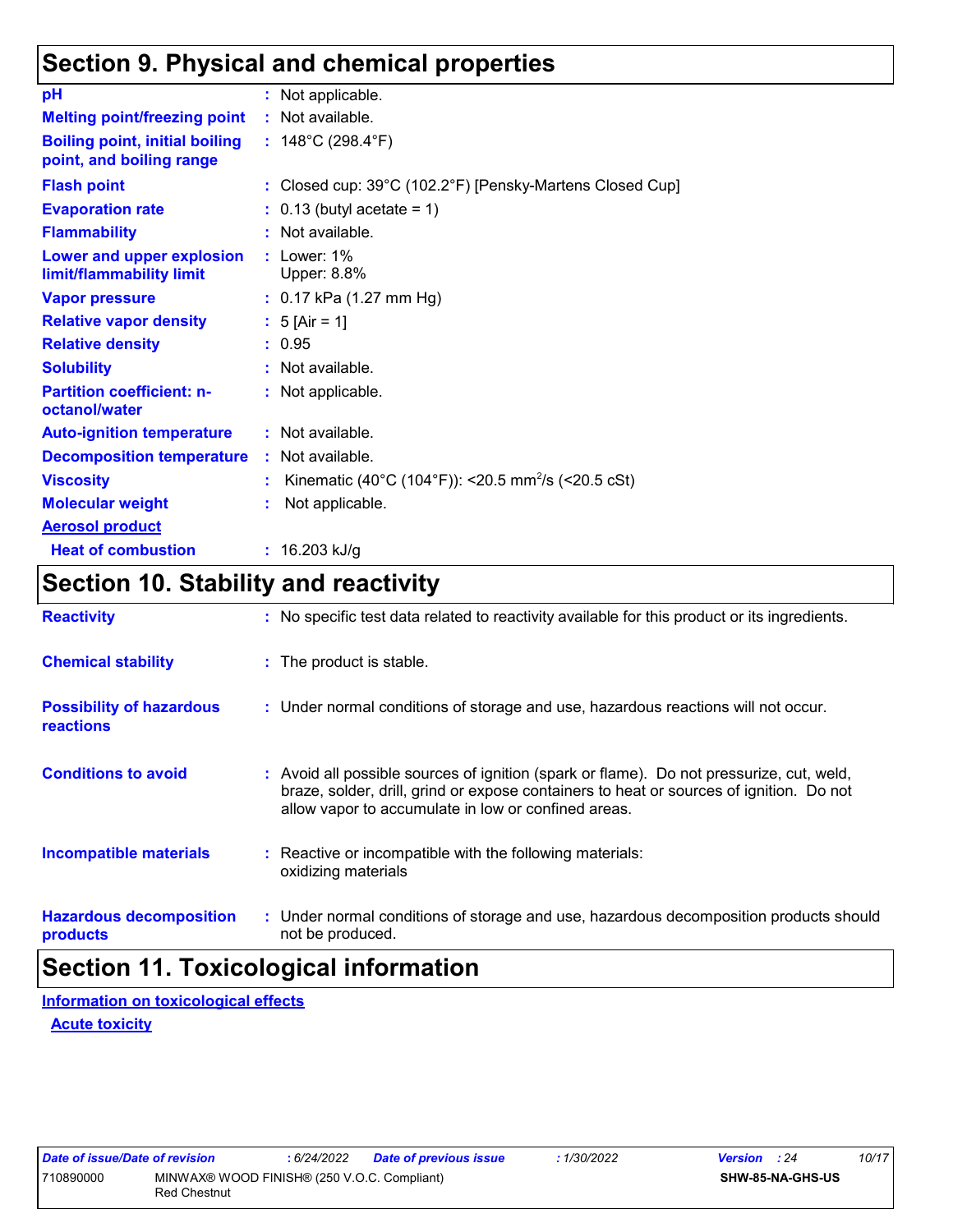# **Section 11. Toxicological information**

| <b>Product/ingredient name</b>                 | <b>Result</b>                | <b>Species</b> | <b>Dose</b>            | <b>Exposure</b> |
|------------------------------------------------|------------------------------|----------------|------------------------|-----------------|
| Heavy Naphthenic Petroleum<br>Oil              | LD50 Oral                    | Rat            | >5000 mg/kg            |                 |
| Xylene, mixed isomers                          | <b>LC50 Inhalation Gas.</b>  | Rat            | 6700 ppm               | 4 hours         |
|                                                | LD50 Oral                    | Rat            | 4300 mg/kg             |                 |
| Light Aromatic Hydrocarbons                    | LD50 Oral                    | Rat            | 8400 mg/kg             |                 |
| Methyl Ethyl Ketoxime                          | LD50 Oral                    | Rat            | 930 mg/kg              |                 |
| <b>Hydrotreated Heavy</b><br>Petroleum Naphtha | <b>LC50 Inhalation Vapor</b> | Rat            | 8500 mg/m <sup>3</sup> | 4 hours         |
|                                                | LD50 Oral                    | Rat            | $>6$ g/kg              |                 |
| trimethylbenzene                               | LD50 Oral                    | Rat            | 8970 mg/kg             |                 |
| Zirconium 2-Ethylhexanoate                     | LD50 Dermal                  | Rabbit         | $>5$ g/kg              |                 |
|                                                | LD50 Oral                    | Rat            | $>5$ g/kg              |                 |

#### **Irritation/Corrosion**

| <b>Product/ingredient name</b>    | <b>Result</b>            | <b>Species</b> | <b>Score</b> | <b>Exposure</b> | <b>Observation</b> |
|-----------------------------------|--------------------------|----------------|--------------|-----------------|--------------------|
| Heavy Naphthenic Petroleum<br>Oil | Skin - Severe irritant   | Rabbit         |              | 500 mg          |                    |
| Xylene, mixed isomers             | Eyes - Mild irritant     | Rabbit         |              | $87 \text{ mg}$ |                    |
|                                   | Eyes - Severe irritant   | Rabbit         |              | 24 hours 5      | $\blacksquare$     |
|                                   |                          |                |              | mg              |                    |
|                                   | Skin - Mild irritant     | Rat            |              | 8 hours 60 uL   |                    |
|                                   | Skin - Moderate irritant | Rabbit         |              | 24 hours 500    |                    |
|                                   |                          |                |              | mg              |                    |
|                                   | Skin - Moderate irritant | Rabbit         |              | 100 %           |                    |
| Light Aromatic Hydrocarbons       | Eyes - Mild irritant     | Rabbit         |              | 24 hours 100    |                    |
|                                   |                          |                |              | uL              |                    |
| Methyl Ethyl Ketoxime             | Eyes - Severe irritant   | Rabbit         |              | 100 uL          |                    |
| trimethylbenzene                  | Eyes - Mild irritant     | Rabbit         |              | 24 hours 500    |                    |
|                                   |                          |                |              | mg              |                    |
|                                   | Skin - Moderate irritant | Rabbit         |              | 24 hours 500    | $\blacksquare$     |
|                                   |                          |                |              | mg              |                    |

#### **Sensitization**

Not available.

#### **Mutagenicity**

Not available.

#### **Carcinogenicity**

Not available.

#### **Classification**

| <b>Product/ingredient name</b> | <b>OSHA</b> | <b>IARC</b> | <b>NTP</b> |
|--------------------------------|-------------|-------------|------------|
| Iron Oxide                     |             |             |            |
| Xylene, mixed isomers          |             |             |            |

#### **Reproductive toxicity**

Not available.

#### **Teratogenicity**

Not available.

#### **Specific target organ toxicity (single exposure)**

| Date of issue/Date of revision |                     | 6/24/2022                                   | <b>Date of previous issue</b> | 1/30/2022 | <b>Version</b> : 24     | 11/17 |
|--------------------------------|---------------------|---------------------------------------------|-------------------------------|-----------|-------------------------|-------|
| 710890000                      |                     | MINWAX® WOOD FINISH® (250 V.O.C. Compliant) |                               |           | <b>SHW-85-NA-GHS-US</b> |       |
|                                | <b>Red Chestnut</b> |                                             |                               |           |                         |       |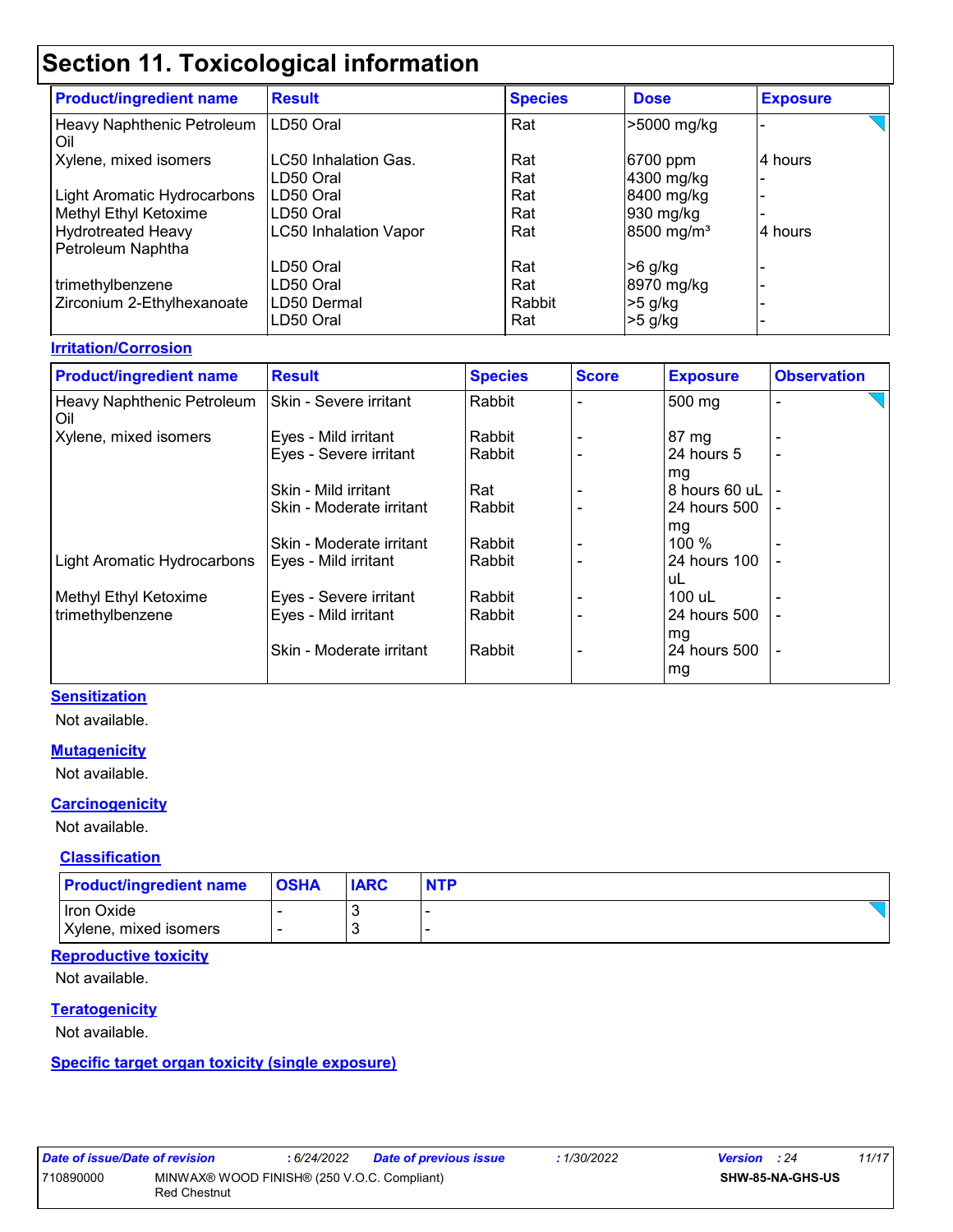# **Section 11. Toxicological information**

| <b>Name</b>                          | <b>Category</b> | <b>Route of</b><br>exposure | <b>Target organs</b>                    |
|--------------------------------------|-----------------|-----------------------------|-----------------------------------------|
| Light Aliphatic Hydrocarbon          | Category 3      |                             | Respiratory tract<br><b>irritation</b>  |
|                                      | Category 3      |                             | Narcotic effects                        |
| <b>Aliphatic Solvent</b>             | Category 3      |                             | Respiratory tract<br>irritation         |
|                                      | Category 3      |                             | Narcotic effects                        |
| Mineral Spirits (Odorless)           | Category 3      |                             | Respiratory tract<br>irritation         |
|                                      | Category 3      |                             | Narcotic effects                        |
| Xylene, mixed isomers                | Category 3      |                             | <b>Respiratory tract</b><br>irritation  |
| Light Aromatic Hydrocarbons          | Category 3      |                             | <b>Respiratory tract</b><br>lirritation |
|                                      | Category 3      |                             | Narcotic effects                        |
| Methyl Ethyl Ketoxime                | Category 1      |                             | upper respiratory<br>tract              |
|                                      | Category 3      |                             | Narcotic effects                        |
| Hydrotreated Heavy Petroleum Naphtha | Category 3      |                             | Respiratory tract<br>irritation         |
|                                      | Category 3      |                             | Narcotic effects                        |

#### **Specific target organ toxicity (repeated exposure)**

| <b>Name</b>                          | <b>Category</b> | <b>Route of</b><br>exposure | <b>Target organs</b> |
|--------------------------------------|-----------------|-----------------------------|----------------------|
| Light Aliphatic Hydrocarbon          | Category 2      |                             |                      |
| <b>Aliphatic Solvent</b>             | Category 2      |                             |                      |
| Mineral Spirits (Odorless)           | Category 2      |                             |                      |
| Xylene, mixed isomers                | Category 2      |                             |                      |
| Light Aromatic Hydrocarbons          | Category 2      |                             |                      |
| Methyl Ethyl Ketoxime                | Category 2      |                             | blood system         |
| Hydrotreated Heavy Petroleum Naphtha | Category 2      |                             |                      |

#### **Aspiration hazard**

| <b>Name</b>                          | <b>Result</b>                         |
|--------------------------------------|---------------------------------------|
| Light Aliphatic Hydrocarbon          | <b>ASPIRATION HAZARD - Category 1</b> |
| <b>Aliphatic Solvent</b>             | <b>ASPIRATION HAZARD - Category 1</b> |
| Mineral Spirits (Odorless)           | <b>ASPIRATION HAZARD - Category 1</b> |
| Xylene, mixed isomers                | <b>ASPIRATION HAZARD - Category 1</b> |
| Light Aromatic Hydrocarbons          | <b>ASPIRATION HAZARD - Category 1</b> |
| Hydrotreated Heavy Petroleum Naphtha | <b>ASPIRATION HAZARD - Category 1</b> |
| trimethylbenzene                     | <b>ASPIRATION HAZARD - Category 1</b> |

#### **Information on the likely :** Not available. **routes of exposure**

| <b>Potential acute health effects</b> |                                                     |
|---------------------------------------|-----------------------------------------------------|
| <b>Eye contact</b>                    | : No known significant effects or critical hazards. |
| <b>Inhalation</b>                     | : No known significant effects or critical hazards. |
| <b>Skin contact</b>                   | : May cause an allergic skin reaction.              |
| <b>Ingestion</b>                      | : May be fatal if swallowed and enters airways.     |

#### **Symptoms related to the physical, chemical and toxicological characteristics Eye contact :** No specific data.

| Date of issue/Date of revision |                                                                    | : 6/24/2022 | Date of previous issue | : 1/30/2022 | <b>Version</b> : 24     |  | 12/17 |
|--------------------------------|--------------------------------------------------------------------|-------------|------------------------|-------------|-------------------------|--|-------|
| 710890000                      | MINWAX® WOOD FINISH® (250 V.O.C. Compliant)<br><b>Red Chestnut</b> |             |                        |             | <b>SHW-85-NA-GHS-US</b> |  |       |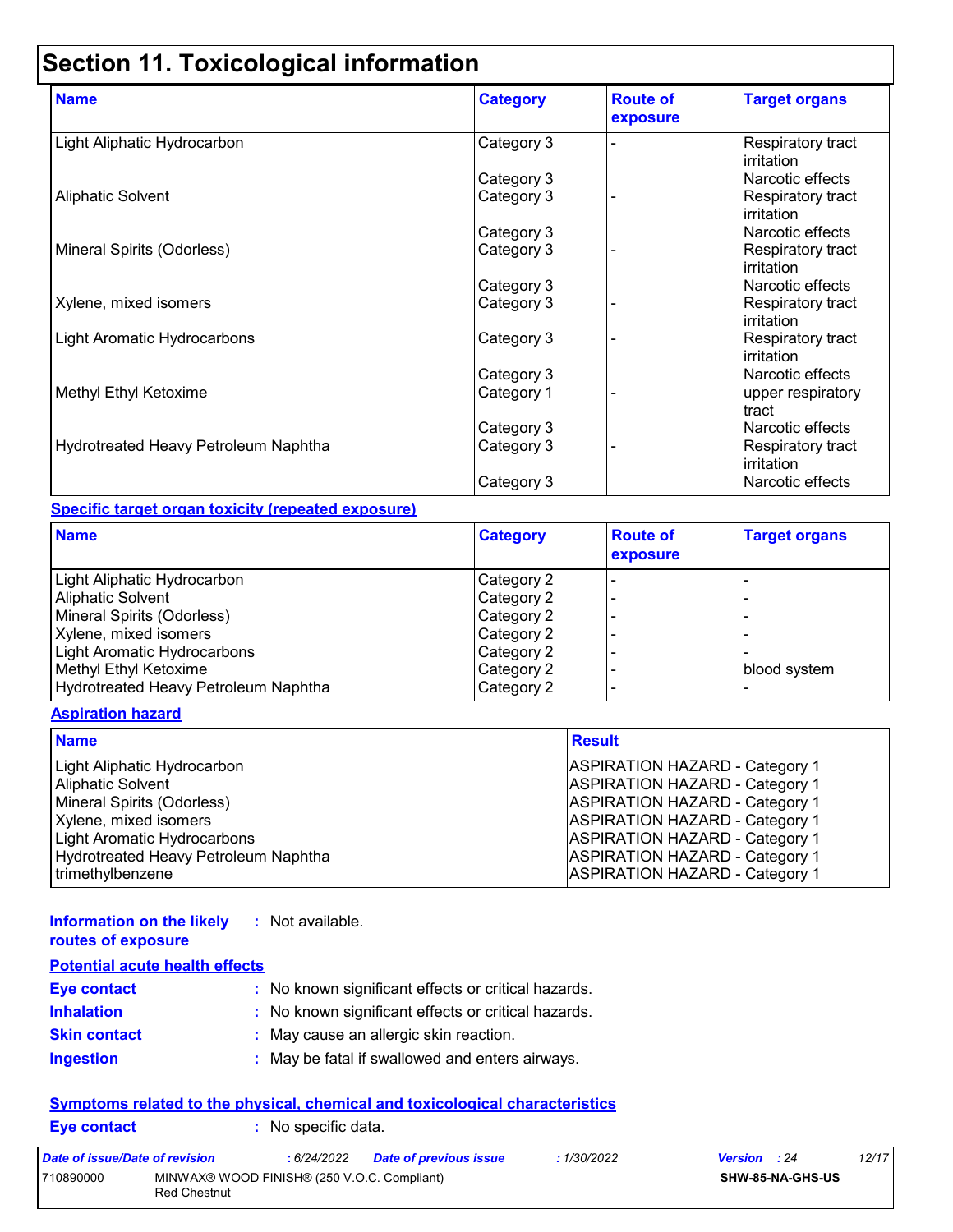# **Section 11. Toxicological information**

| <b>Inhalation</b>   | : Adverse symptoms may include the following:<br>reduced fetal weight<br>increase in fetal deaths<br>skeletal malformations                          |
|---------------------|------------------------------------------------------------------------------------------------------------------------------------------------------|
| <b>Skin contact</b> | : Adverse symptoms may include the following:<br>irritation<br>redness<br>reduced fetal weight<br>increase in fetal deaths<br>skeletal malformations |
| <b>Ingestion</b>    | : Adverse symptoms may include the following:<br>nausea or vomiting<br>reduced fetal weight<br>increase in fetal deaths<br>skeletal malformations    |

|                                              | Delayed and immediate effects and also chronic effects from short and long term exposure                                                                                       |
|----------------------------------------------|--------------------------------------------------------------------------------------------------------------------------------------------------------------------------------|
| <b>Short term exposure</b>                   |                                                                                                                                                                                |
| <b>Potential immediate</b><br>effects        | : Not available.                                                                                                                                                               |
| <b>Potential delayed effects</b>             | : Not available.                                                                                                                                                               |
| <b>Long term exposure</b>                    |                                                                                                                                                                                |
| <b>Potential immediate</b><br><b>effects</b> | $:$ Not available.                                                                                                                                                             |
| <b>Potential delayed effects</b>             | : Not available.                                                                                                                                                               |
| <b>Potential chronic health effects</b>      |                                                                                                                                                                                |
| Not available.                               |                                                                                                                                                                                |
| <b>General</b>                               | : May cause damage to organs through prolonged or repeated exposure. Once<br>sensitized, a severe allergic reaction may occur when subsequently exposed to very low<br>levels. |
| <b>Carcinogenicity</b>                       | : No known significant effects or critical hazards.                                                                                                                            |
| <b>Mutagenicity</b>                          | : No known significant effects or critical hazards.                                                                                                                            |
| <b>Teratogenicity</b>                        | : Suspected of damaging the unborn child.                                                                                                                                      |
| <b>Developmental effects</b>                 | : No known significant effects or critical hazards.                                                                                                                            |
| <b>Fertility effects</b>                     | : No known significant effects or critical hazards.                                                                                                                            |

**Numerical measures of toxicity** Not available. **Acute toxicity estimates**

## **Section 12. Ecological information**

#### **Toxicity**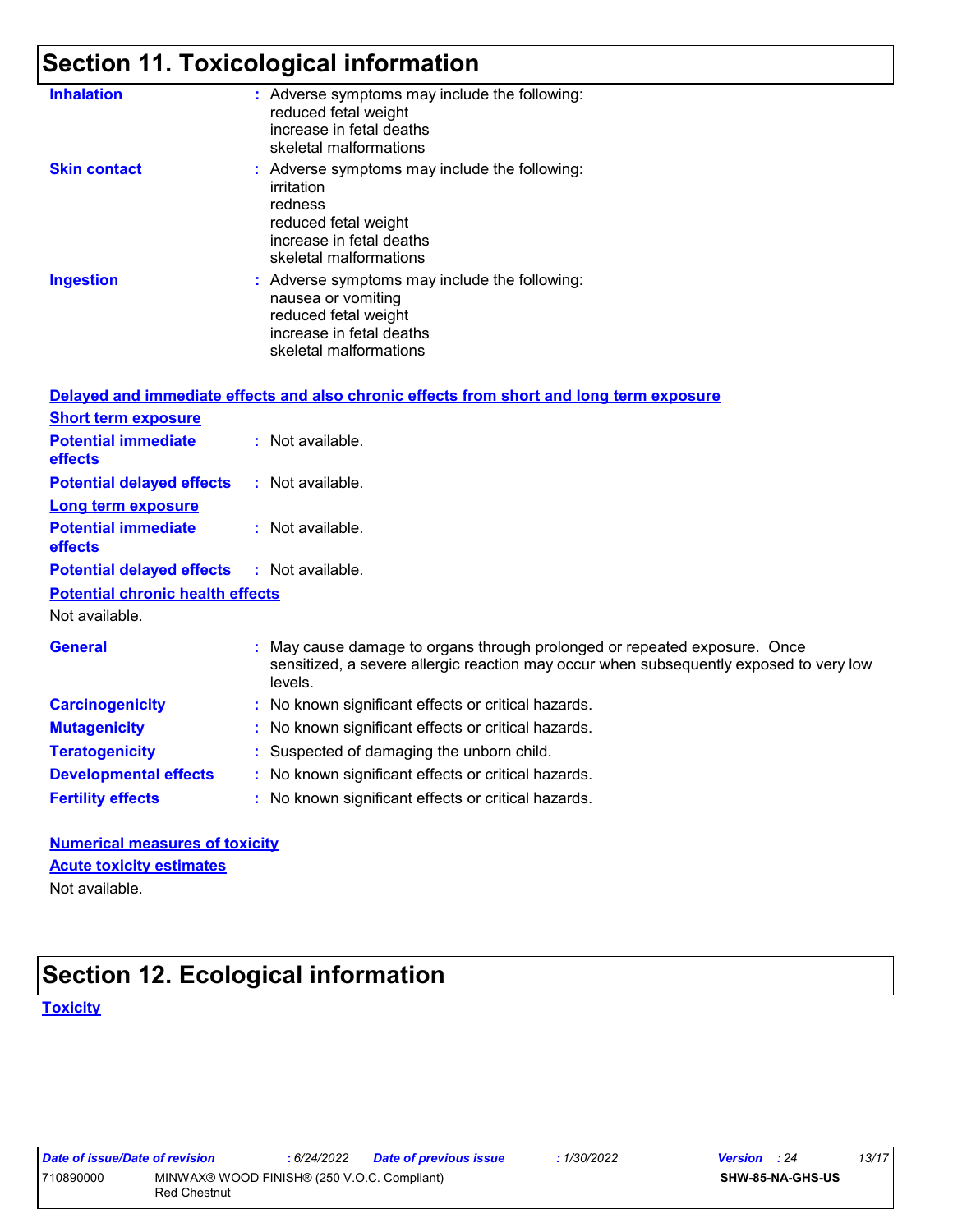# **Section 12. Ecological information**

| <b>Product/ingredient name</b> | <b>Result</b>                      | <b>Species</b>                      | <b>Exposure</b> |
|--------------------------------|------------------------------------|-------------------------------------|-----------------|
| Light Aliphatic Hydrocarbon    | Acute LC50 2200 µg/l Fresh water   | Fish - Lepomis macrochirus          | 4 days          |
| Aliphatic Solvent              | Acute LC50 2200 µg/l Fresh water   | Fish - Lepomis macrochirus          | 4 days          |
| Mineral Spirits (Odorless)     | Acute LC50 2200 µg/l Fresh water   | Fish - Lepomis macrochirus          | 4 days          |
| Xylene, mixed isomers          | Acute LC50 8500 µg/l Marine water  | Crustaceans - Palaemonetes<br>pugio | 48 hours        |
|                                | Acute LC50 13400 µg/l Fresh water  | Fish - Pimephales promelas          | 96 hours        |
| Methyl Ethyl Ketoxime          | Acute LC50 843000 µg/l Fresh water | Fish - Pimephales promelas          | 96 hours        |
| trimethylbenzene               | Acute LC50 5600 µg/l Marine water  | Crustaceans - Palaemonetes<br>pugio | 48 hours        |

#### **Persistence and degradability**

| <b>Product/ingredient name</b> | <b>Aquatic half-life</b> | <b>Photolysis</b> | Biodegradability |
|--------------------------------|--------------------------|-------------------|------------------|
| Xylene, mixed isomers          |                          |                   | Readily          |
| Light Aromatic Hydrocarbons    |                          |                   | Readily          |

#### **Bioaccumulative potential**

| <b>Product/ingredient name</b> | $LogP_{ow}$ | <b>BCF</b>  | <b>Potential</b> |
|--------------------------------|-------------|-------------|------------------|
| Xylene, mixed isomers          |             | 8.1 to 25.9 | low              |
| Light Aromatic Hydrocarbons    |             | 10 to 2500  | high             |
| Methyl Ethyl Ketoxime          |             | 2.5 to 5.8  | low              |
| <b>Hydrotreated Heavy</b>      |             | 10 to 2500  | high             |
| Petroleum Naphtha              |             |             |                  |
| Zirconium 2-Ethylhexanoate     |             | 2.96        | low              |

#### **Mobility in soil**

| <b>Soil/water partition</b> | : Not available. |
|-----------------------------|------------------|
| <b>coefficient (Koc)</b>    |                  |

**Other adverse effects** : No known significant effects or critical hazards.

### **Section 13. Disposal considerations**

**Disposal methods : This product contains a Significant New Use Rule (SNUR) Chemical. Do not allow this product to enter drains, sewers, wastewater treatment systems, groundwater, streams, lakes or ponds. See Environmental Data Sheet (EDS) for additional details.**

> The generation of waste should be avoided or minimized wherever possible. Disposal of this product, solutions and any by-products should at all times comply with the requirements of environmental protection and waste disposal legislation and any regional local authority requirements. Dispose of surplus and non-recyclable products via a licensed waste disposal contractor. Waste should not be disposed of untreated to the sewer unless fully compliant with the requirements of all authorities with jurisdiction. Waste packaging should be recycled. Incineration or landfill should only be considered when recycling is not feasible. This material and its container must be disposed of in a safe way. Care should be taken when handling emptied containers that have not been cleaned or rinsed out. Empty containers or liners may retain some product residues. Vapor from product residues may create a highly flammable or explosive atmosphere inside the container. Do not cut, weld or grind used containers unless they have been cleaned thoroughly internally. Avoid dispersal of spilled material and runoff and contact with soil, waterways, drains and sewers.

| Date of issue/Date of revision |                                                                    | : 6/24/2022 | <b>Date of previous issue</b> | : 1/30/2022 | <b>Version</b> : 24 |                  | 14/17 |
|--------------------------------|--------------------------------------------------------------------|-------------|-------------------------------|-------------|---------------------|------------------|-------|
| 710890000                      | MINWAX® WOOD FINISH® (250 V.O.C. Compliant)<br><b>Red Chestnut</b> |             |                               |             |                     | SHW-85-NA-GHS-US |       |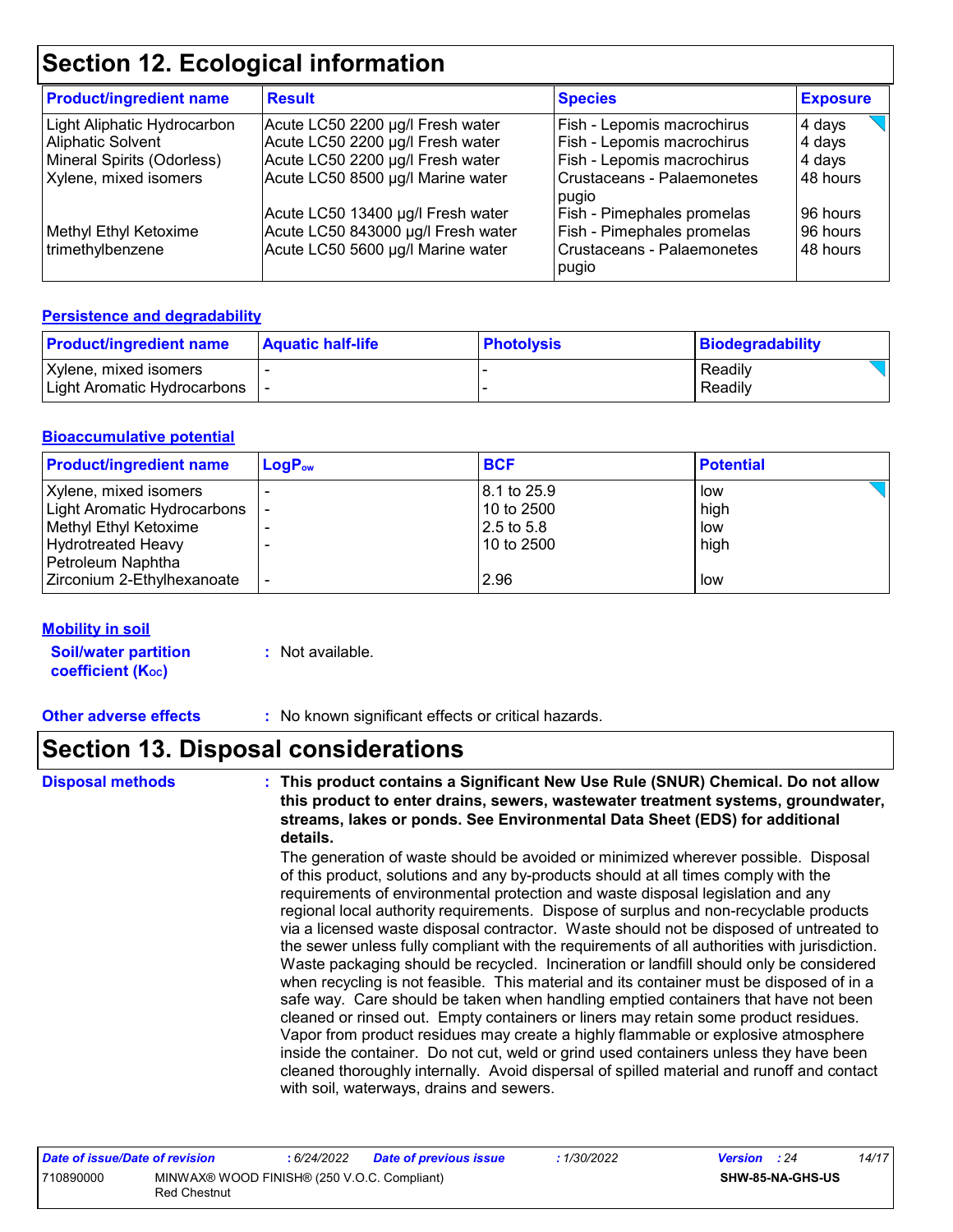|  |  | <b>Section 14. Transport information</b> |  |
|--|--|------------------------------------------|--|
|--|--|------------------------------------------|--|

710890000 MINWAX® WOOD FINISH® (250 V.O.C. Compliant)

Red Chestnut

|                                                                                                   | <b>DOT</b><br><b>Classification</b>                                                                                                                                                                                                                                                                                                      | <b>TDG</b><br><b>Classification</b><br><b>Classification</b>                                                                                                                                                                                                                                                                                                                                                                                                                                                                                                                                                                                                                                                       |                                    | <b>IATA</b>    | <b>IMDG</b>                                |  |
|---------------------------------------------------------------------------------------------------|------------------------------------------------------------------------------------------------------------------------------------------------------------------------------------------------------------------------------------------------------------------------------------------------------------------------------------------|--------------------------------------------------------------------------------------------------------------------------------------------------------------------------------------------------------------------------------------------------------------------------------------------------------------------------------------------------------------------------------------------------------------------------------------------------------------------------------------------------------------------------------------------------------------------------------------------------------------------------------------------------------------------------------------------------------------------|------------------------------------|----------------|--------------------------------------------|--|
| <b>UN number</b>                                                                                  | <b>UN1263</b>                                                                                                                                                                                                                                                                                                                            | <b>UN1263</b>                                                                                                                                                                                                                                                                                                                                                                                                                                                                                                                                                                                                                                                                                                      | <b>UN1263</b>                      | <b>UN1263</b>  | <b>UN1263</b>                              |  |
| <b>UN proper</b><br>shipping name                                                                 | <b>PAINT</b>                                                                                                                                                                                                                                                                                                                             | <b>PAINT</b>                                                                                                                                                                                                                                                                                                                                                                                                                                                                                                                                                                                                                                                                                                       | <b>PAINT</b>                       | <b>PAINT</b>   | <b>PAINT</b>                               |  |
| <b>Transport</b><br>hazard class(es)                                                              | 3                                                                                                                                                                                                                                                                                                                                        | $\mathfrak{S}$                                                                                                                                                                                                                                                                                                                                                                                                                                                                                                                                                                                                                                                                                                     | $\mathfrak{S}$                     | 3              | 3                                          |  |
| <b>Packing group</b>                                                                              | $\mathbf{III}$                                                                                                                                                                                                                                                                                                                           | $\mathbf{III}$                                                                                                                                                                                                                                                                                                                                                                                                                                                                                                                                                                                                                                                                                                     | $\ensuremath{\mathsf{III}}\xspace$ | $\mathbf{III}$ | $\ensuremath{\mathsf{III}}\xspace$         |  |
| <b>Environmental</b><br>hazards                                                                   | No.                                                                                                                                                                                                                                                                                                                                      | No.                                                                                                                                                                                                                                                                                                                                                                                                                                                                                                                                                                                                                                                                                                                | No.                                | No.            | No.                                        |  |
| <b>Additional</b><br><b>information</b>                                                           | This product may<br>be re-classified as<br>"Combustible<br>Liquid," unless<br>transported by<br>vessel or aircraft.<br>Non-bulk<br>packages (less<br>than or equal to<br>119 gal) of<br>combustible<br>liquids are not<br>regulated as<br>hazardous<br>materials in<br>package sizes<br>less than the<br>product reportable<br>quantity. | Product classified<br>as per the<br>following sections<br>of the<br>Transportation of<br>Dangerous Goods<br>Regulations:<br>2.18-2.19 (Class<br>3).                                                                                                                                                                                                                                                                                                                                                                                                                                                                                                                                                                |                                    |                | <b>Emergency</b><br>schedules F-E, S-<br>E |  |
|                                                                                                   | <b>ERG No.</b>                                                                                                                                                                                                                                                                                                                           | <b>ERG No.</b>                                                                                                                                                                                                                                                                                                                                                                                                                                                                                                                                                                                                                                                                                                     | <b>ERG No.</b>                     |                |                                            |  |
|                                                                                                   | 128                                                                                                                                                                                                                                                                                                                                      | 128                                                                                                                                                                                                                                                                                                                                                                                                                                                                                                                                                                                                                                                                                                                | 128                                |                |                                            |  |
| <b>Special precautions for user :</b><br><b>Transport in bulk according</b><br>to IMO instruments | Not available.                                                                                                                                                                                                                                                                                                                           | Multi-modal shipping descriptions are provided for informational purposes and do not<br>consider container sizes. The presence of a shipping description for a particular<br>mode of transport (sea, air, etc.), does not indicate that the product is packaged<br>suitably for that mode of transport. All packaging must be reviewed for suitability<br>prior to shipment, and compliance with the applicable regulations is the sole<br>responsibility of the person offering the product for transport. People loading and<br>unloading dangerous goods must be trained on all of the risks deriving from the<br>substances and on all actions in case of emergency situations.<br><b>Proper shipping name</b> | : Not available.                   |                |                                            |  |

**SHW-85-NA-GHS-US**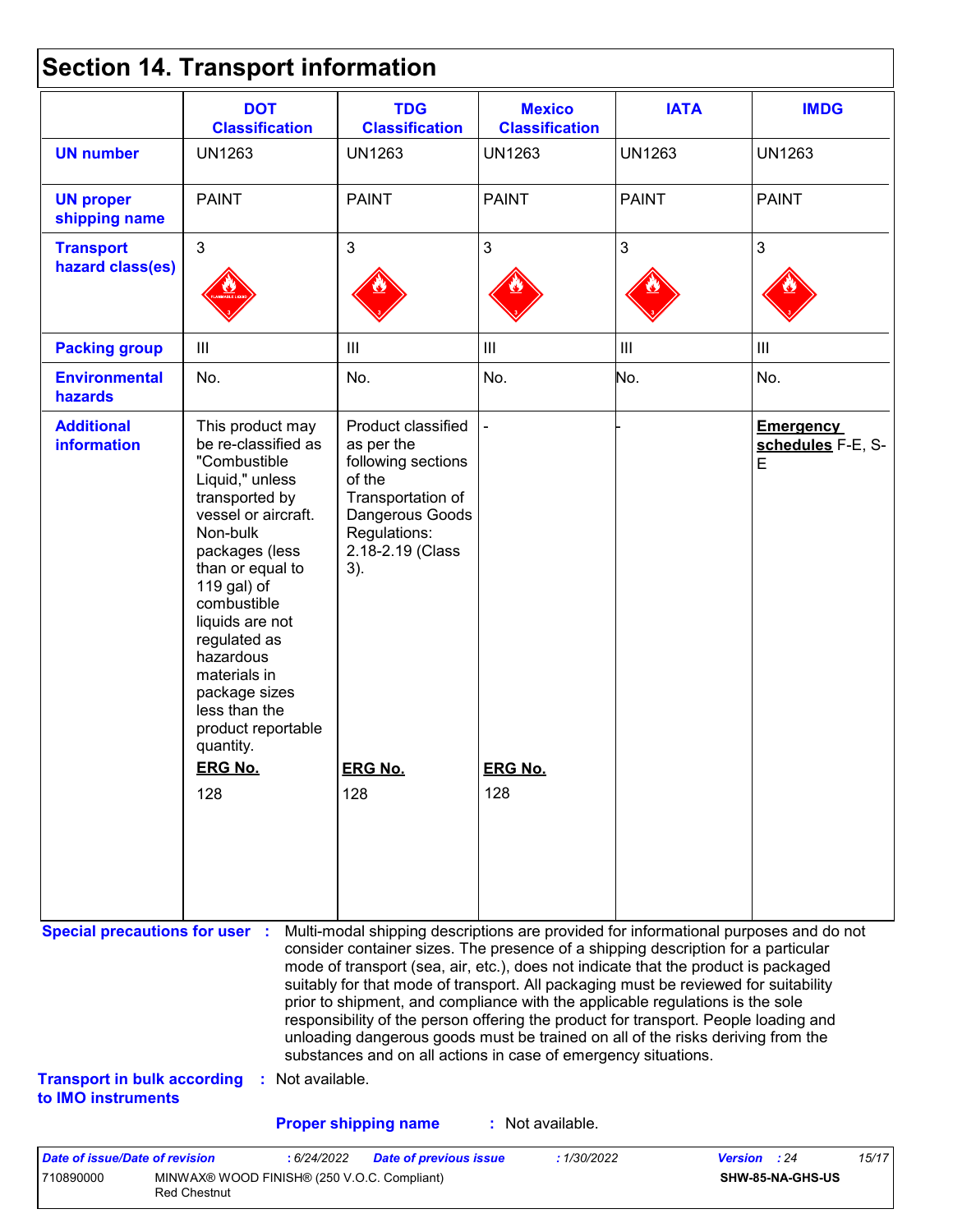### **Section 15. Regulatory information**

| <b>U.S. Federal regulations</b>                                                                                 |                                                                     |                        | : TSCA 5(a)2 final significant new use rules: Chlorodiazocarboxylate                                                                                                                                                                                      |
|-----------------------------------------------------------------------------------------------------------------|---------------------------------------------------------------------|------------------------|-----------------------------------------------------------------------------------------------------------------------------------------------------------------------------------------------------------------------------------------------------------|
|                                                                                                                 | List name                                                           | <b>Chemical name</b>   | <b>Notes</b>                                                                                                                                                                                                                                              |
|                                                                                                                 | United States - TSCA 5(a)<br>2 - Final significant new<br>use rules | Chlorodiazocarboxylate |                                                                                                                                                                                                                                                           |
|                                                                                                                 |                                                                     |                        | This product contains a Significant New Use Rule (SNUR) Chemical. Do not allow this<br>product to enter drains, sewers, wastewater treatment systems, groundwater, streams,<br>lakes or ponds. See Environmental Data Sheet (EDS) for additional details. |
| <b>SARA 313</b><br>SARA 313 (40 CFR 372.45) supplier notification can be found on the Environmental Data Sheet. |                                                                     |                        |                                                                                                                                                                                                                                                           |

#### **California Prop. 65**

WARNING: This product contains chemicals known to the State of California to cause cancer and birth defects or other reproductive harm.

| <b>International regulations</b> |                                                              |
|----------------------------------|--------------------------------------------------------------|
| <b>International lists</b>       | : Australia inventory (AIIC): Not determined.                |
|                                  | China inventory (IECSC): Not determined.                     |
|                                  | Japan inventory (CSCL): Not determined.                      |
|                                  | Japan inventory (ISHL): Not determined.                      |
|                                  | Korea inventory (KECI): Not determined.                      |
|                                  | New Zealand Inventory of Chemicals (NZIoC): Not determined.  |
|                                  | Philippines inventory (PICCS): Not determined.               |
|                                  | Taiwan Chemical Substances Inventory (TCSI): Not determined. |
|                                  | Thailand inventory: Not determined.                          |
|                                  | Turkey inventory: Not determined.                            |
|                                  | Vietnam inventory: Not determined.                           |

### **Section 16. Other information**

#### **Hazardous Material Information System (U.S.A.)**



**The customer is responsible for determining the PPE code for this material. For more information on HMIS® Personal Protective Equipment (PPE) codes, consult the HMIS® Implementation Manual.**

**Caution: HMIS® ratings are based on a 0-4 rating scale, with 0 representing minimal hazards or risks, and 4 representing significant hazards or risks. Although HMIS® ratings and the associated label are not required on SDSs or products leaving a facility under 29 CFR 1910.1200, the preparer may choose to provide them. HMIS® ratings are to be used with a fully implemented HMIS® program. HMIS® is a registered trademark and service mark of the American Coatings Association, Inc.**

**Procedure used to derive the classification**

| <b>Classification</b>                                                                                                                                                                                               |                                |  |             |                               |                                                                                                               | <b>Justification</b> |       |  |
|---------------------------------------------------------------------------------------------------------------------------------------------------------------------------------------------------------------------|--------------------------------|--|-------------|-------------------------------|---------------------------------------------------------------------------------------------------------------|----------------------|-------|--|
| FLAMMABLE LIQUIDS - Category 3<br>SKIN SENSITIZATION - Category 1<br>TOXIC TO REPRODUCTION - Category 2<br>SPECIFIC TARGET ORGAN TOXICITY (REPEATED EXPOSURE) - Category 2<br><b>ASPIRATION HAZARD - Category 1</b> |                                |  |             |                               | On basis of test data<br>Calculation method<br>Calculation method<br>Calculation method<br>Calculation method |                      |       |  |
| <b>History</b>                                                                                                                                                                                                      |                                |  |             |                               |                                                                                                               |                      |       |  |
| <b>Date of printing</b>                                                                                                                                                                                             |                                |  | : 6/24/2022 |                               |                                                                                                               |                      |       |  |
| Date of issue/Date of<br>revision                                                                                                                                                                                   |                                |  | : 6/24/2022 |                               |                                                                                                               |                      |       |  |
|                                                                                                                                                                                                                     | Date of issue/Date of revision |  | : 6/24/2022 | <b>Date of previous issue</b> | : 1/30/2022                                                                                                   | <b>Version</b> : 24  | 16/17 |  |
| MINWAX® WOOD FINISH® (250 V.O.C. Compliant)<br>710890000<br><b>Red Chestnut</b>                                                                                                                                     |                                |  |             | SHW-85-NA-GHS-US              |                                                                                                               |                      |       |  |